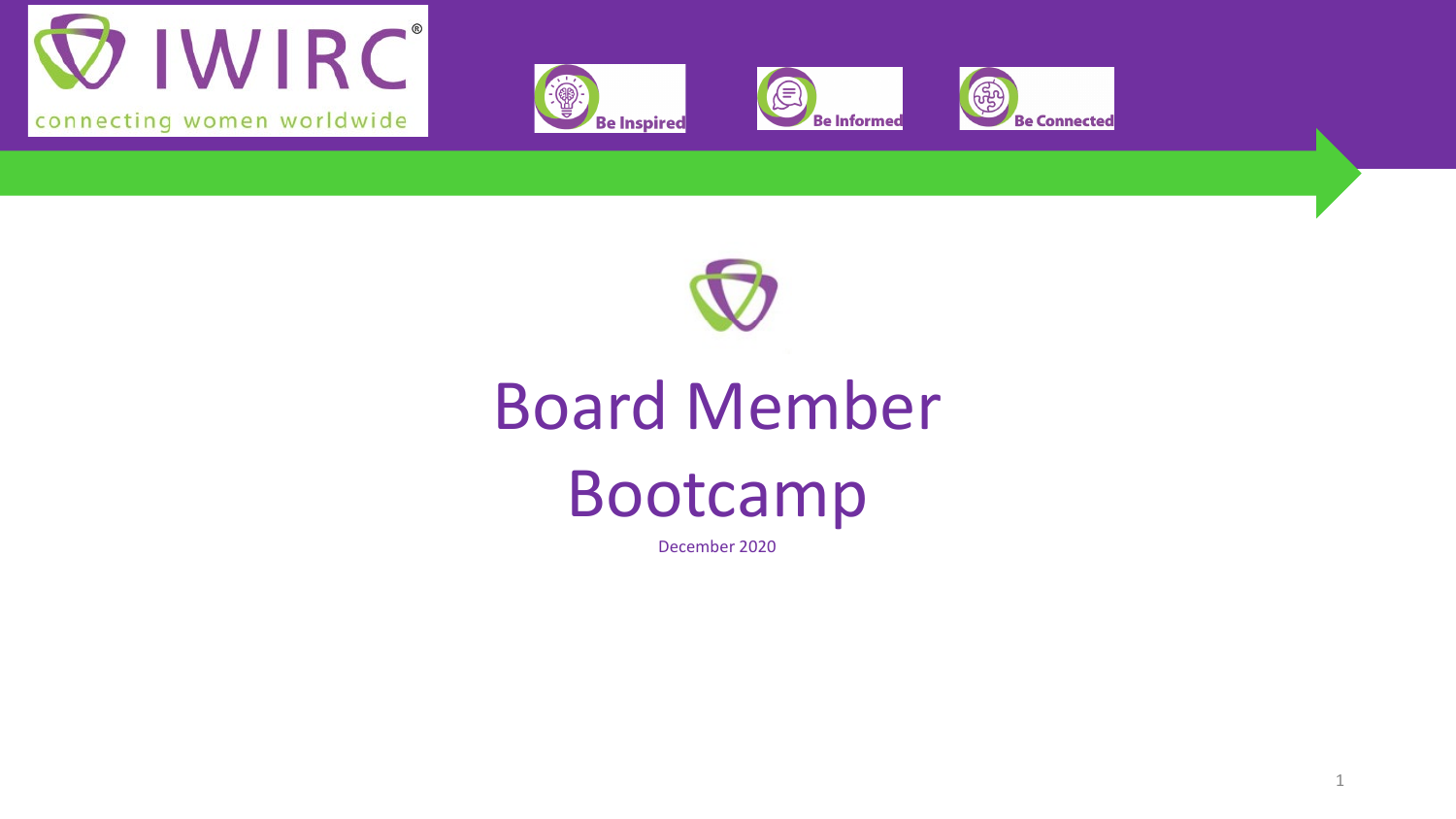









- 
- 
- 3. Expectations for Board Members 10. Grants
- 4. Governance Structure 11. Annual Awards
- 5. Board of Directors Terms 12. Communications
- 
- 
- 1. Mission Statement 8. Budget and Financial Reporting
- 2. Brand Promise 2. Brand Promise
	-
	-
	-
- 6. Elections 13. Membership
- 7. Sponsorship 14. Worldwide Reach
	- 15. "Robert's Rules" Summary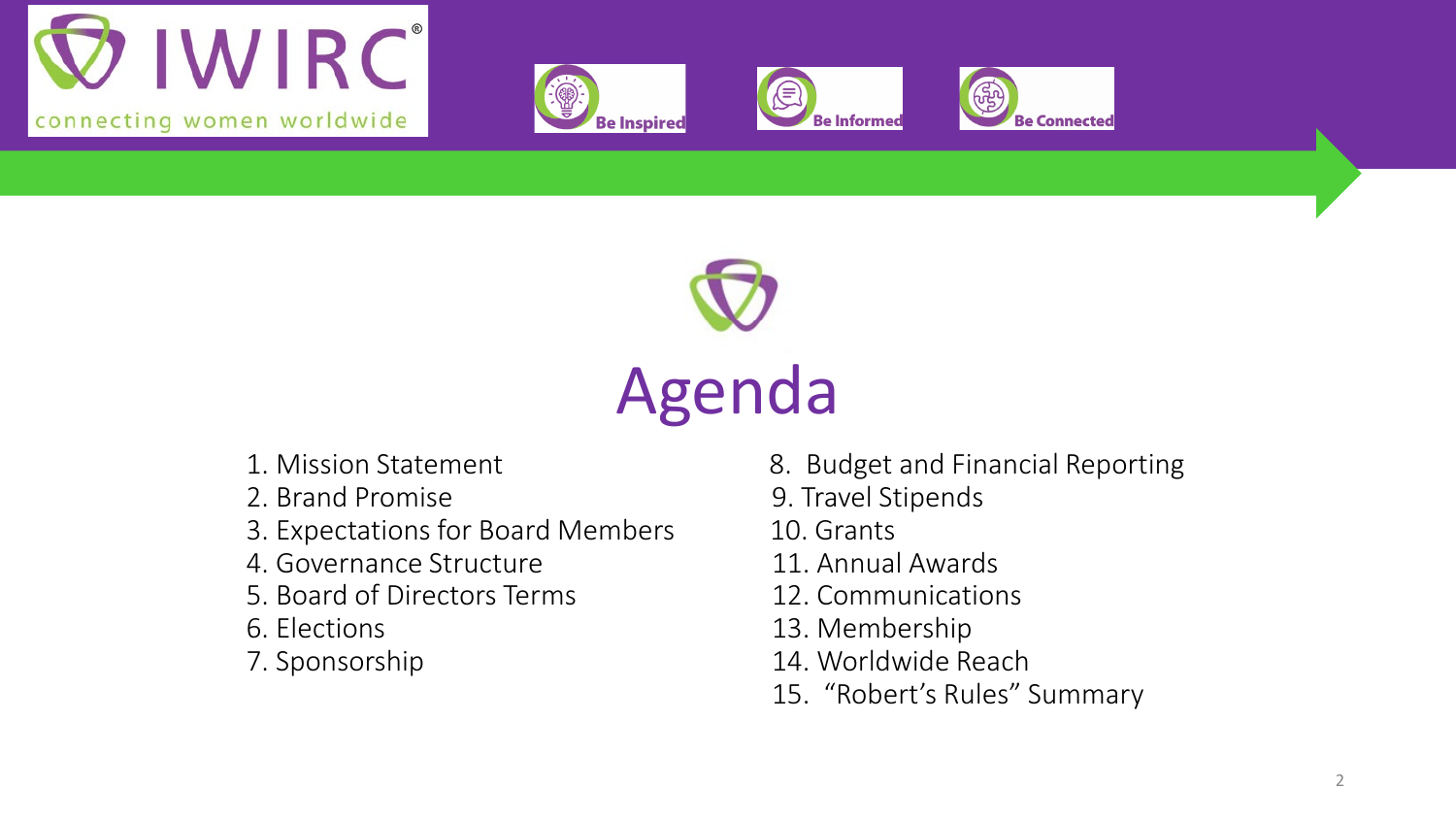









### MissionStatement

IWIRC is the premier networking organization devoted to enhancing the professional status of women in insolvency and restructuring.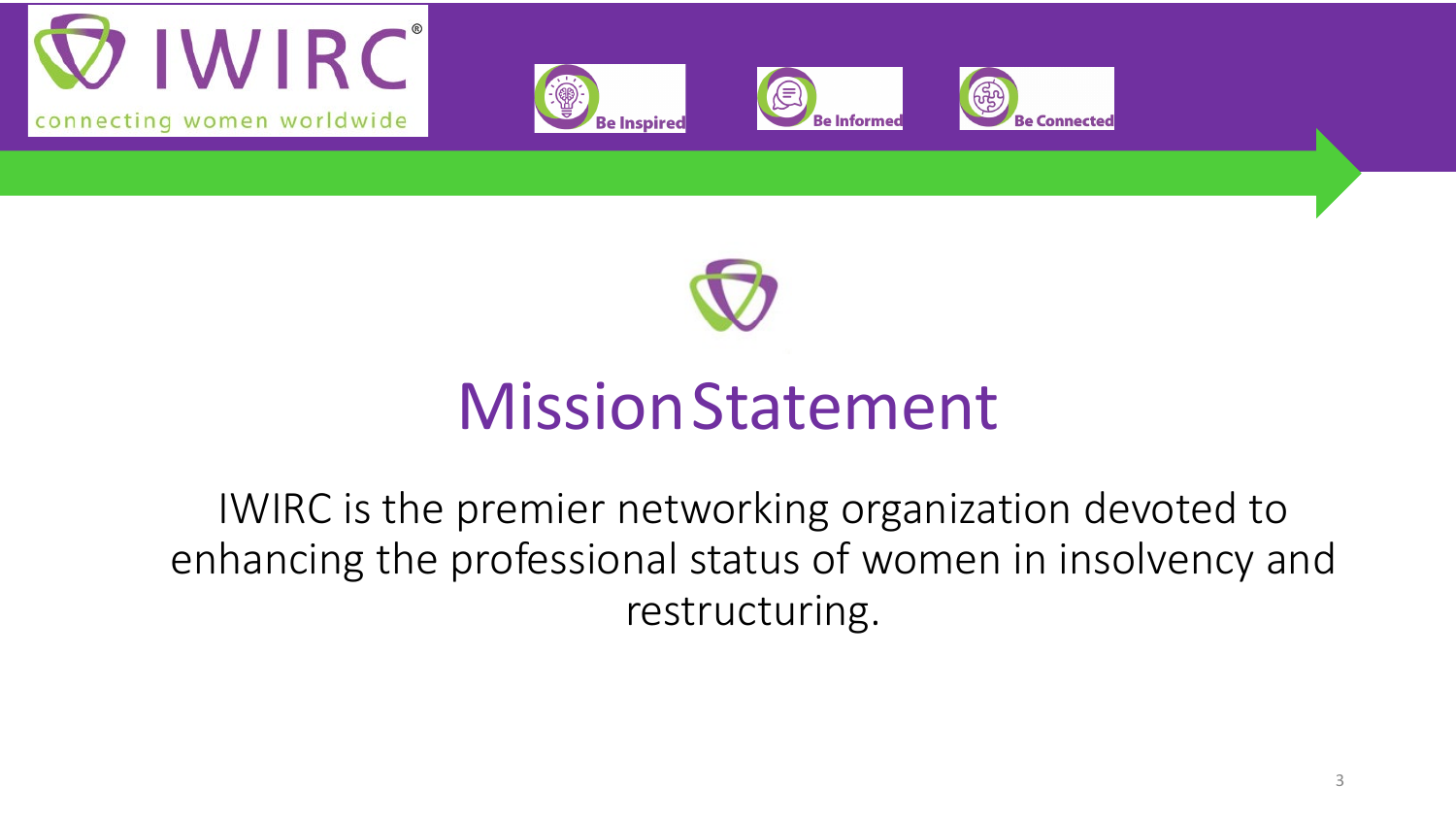









## FAQ's to Know

- The "idea" for IWIRC was born in 1993  $\circledcirc$
- The first members joined in 1994  $\circledcirc$
- The Founders were:  $\circledcirc$ 
	- Selinda Melnik, Attorney
	- Laureen Ryan, Accountant
	- Martha Fetner, Banker
- Membership is comprised of every discipline  $\circledcirc$
- We do have men that are members  $\circledcirc$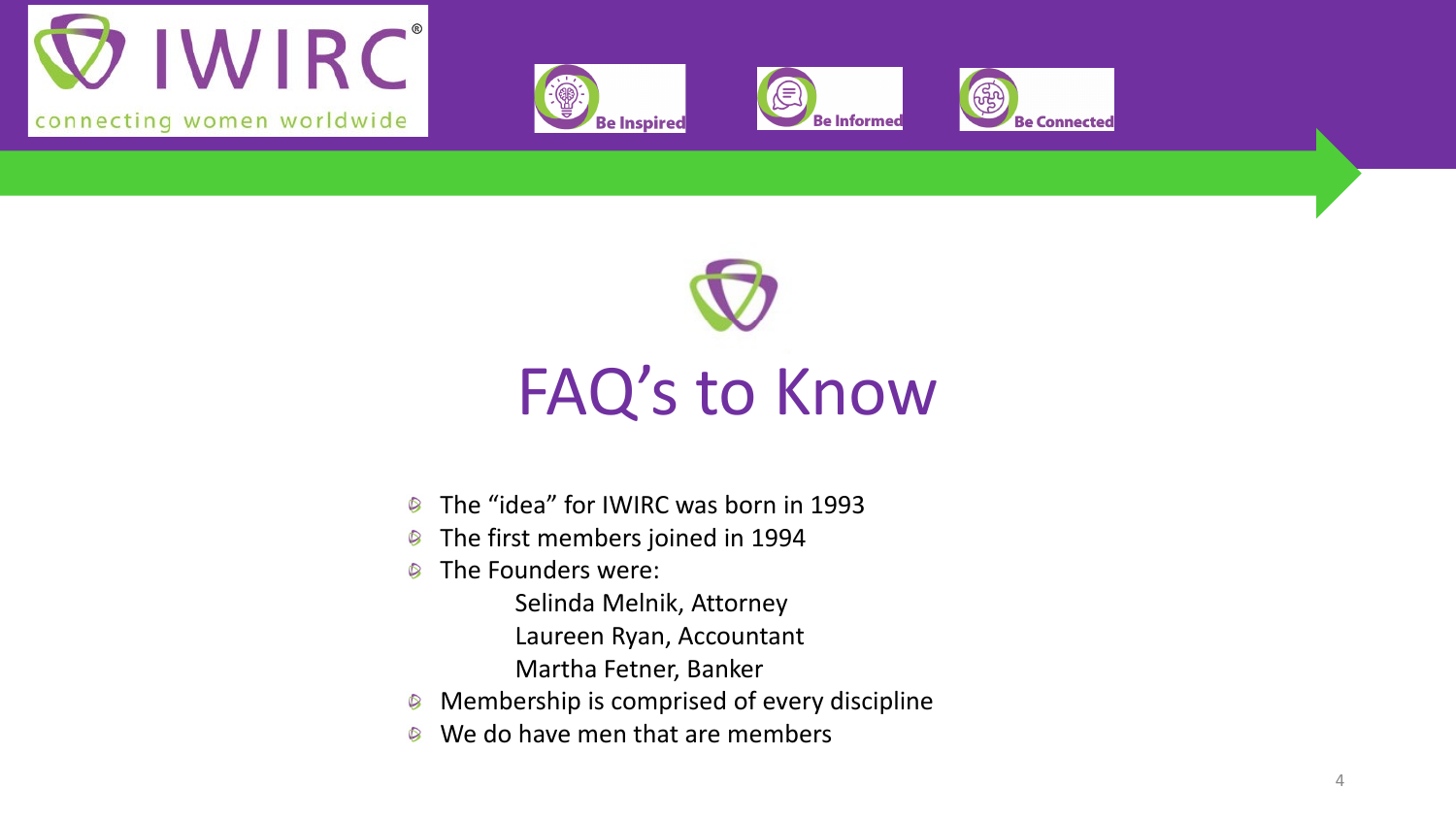









- **■** Networking and Connections Between Members
- **High Value Events**
- Personal and Professional Development Opportunities
- **Big Picture Perspective of IWIRC**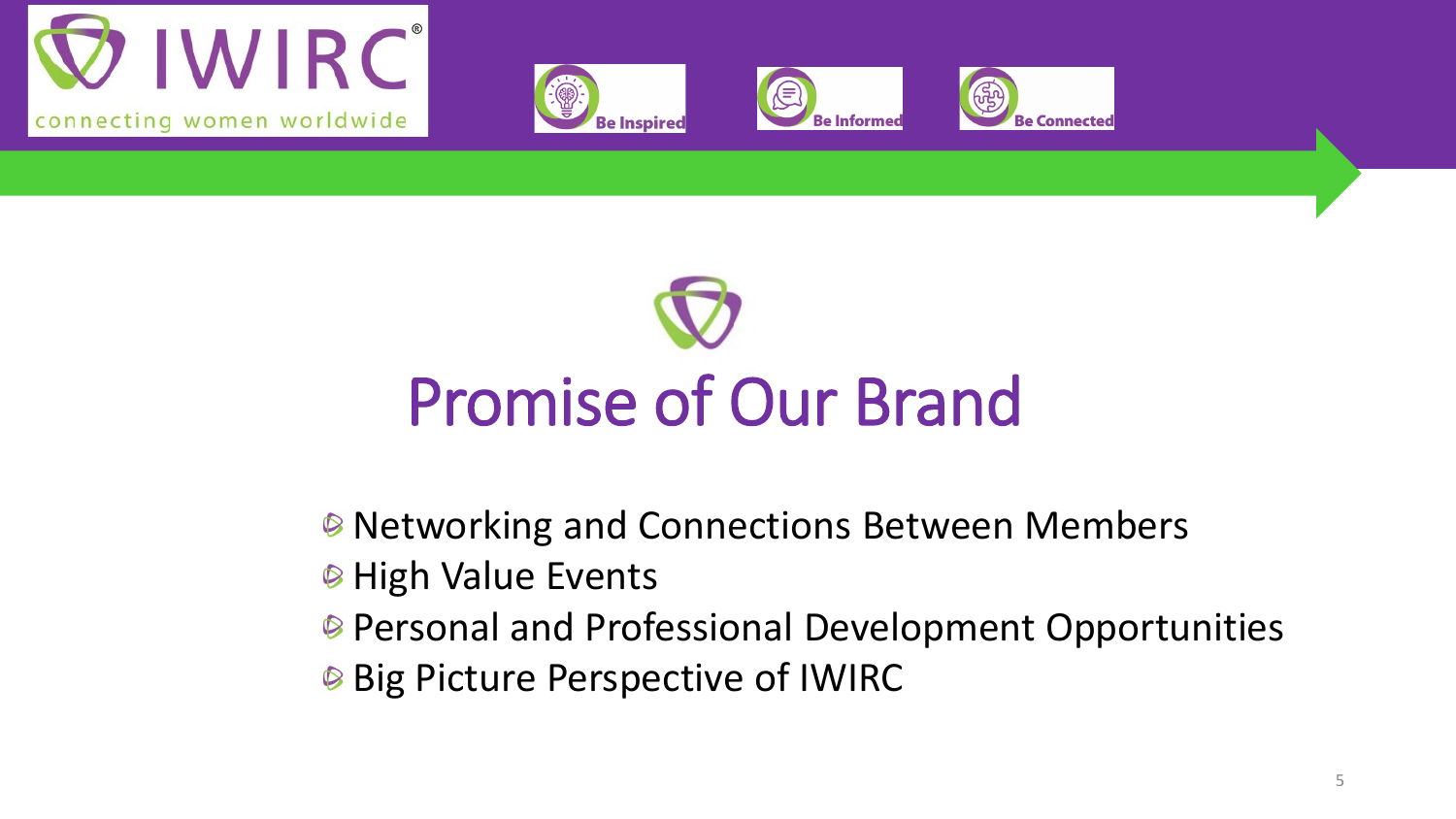









- When directors initially come on the board, they must sign the Code of Conduct (COC) (attached)
- The COC was developed effective 1/1/2021 to ensure that all board members  $\circledcirc$ recognize the importance of the collegiality and cooperation that is required to do the work of IWIRC
- Differences of opinion are valued and appreciated in accordance with the professional guidelines outlined in the COC
- Networks will also be required to distribute and collect completed COC's from the local network board members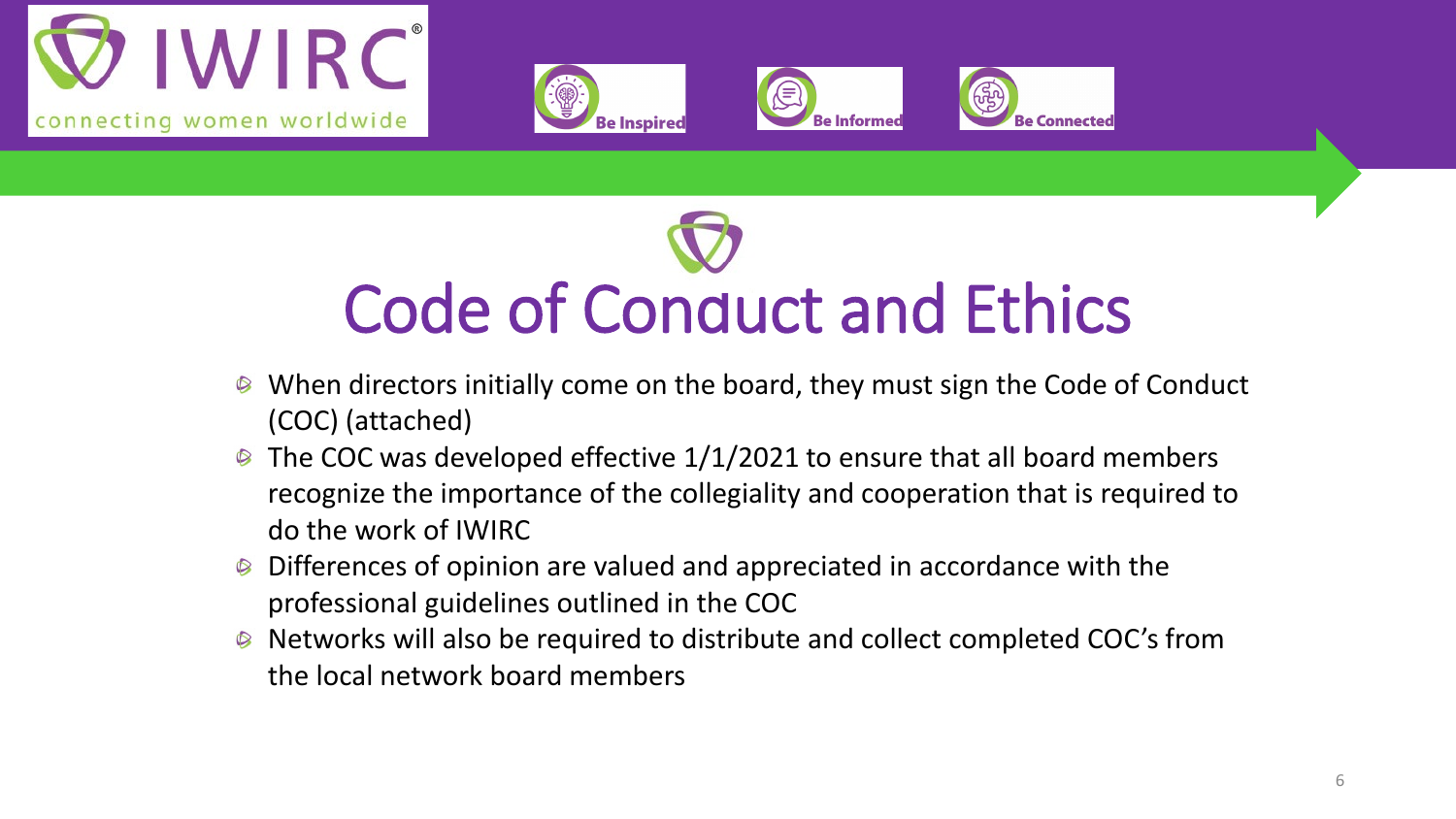









## Expectations for Board Members

- <sup>®</sup> One time Code of Conduct and Ethics declaration
- **Yearly Conflict of Interest Form**
- Attend all In-Person and Virtual full board meetings
- **<sup>●</sup>** Attend annual Leadership Summit
- Participate on at least one committee of the Board  $\circledcirc$
- **■** Involvement at the local and regional network level
- **■** Provide written report before each full board meeting (excluding At Large Directors and Executive Committee)
- Review Job Descriptions and, if needed, update before yearly transition transition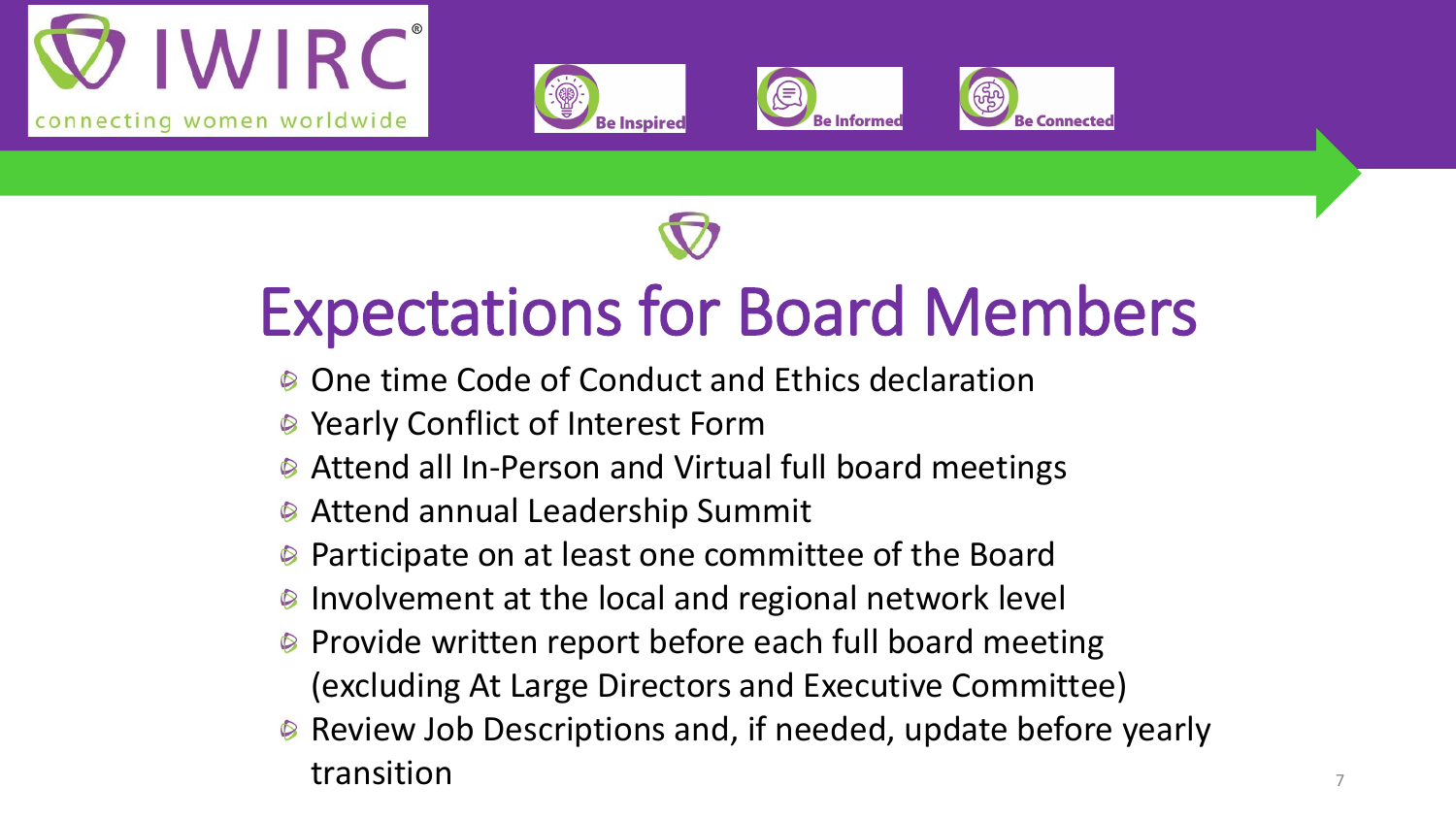









## 2021 In-Person Meetings

(subject to COVID-19 restrictions and guidelines)

- Annual Spring Conference, Washington, D.C., April 14-15, 2021  $\bigcirc$
- Leadership Summit Minneapolis, MN, July 21-23, 2021  $\bigcirc$
- Annual Fall Conference, Indianapolis, IN, October 5-6, 2021  $\bigcirc$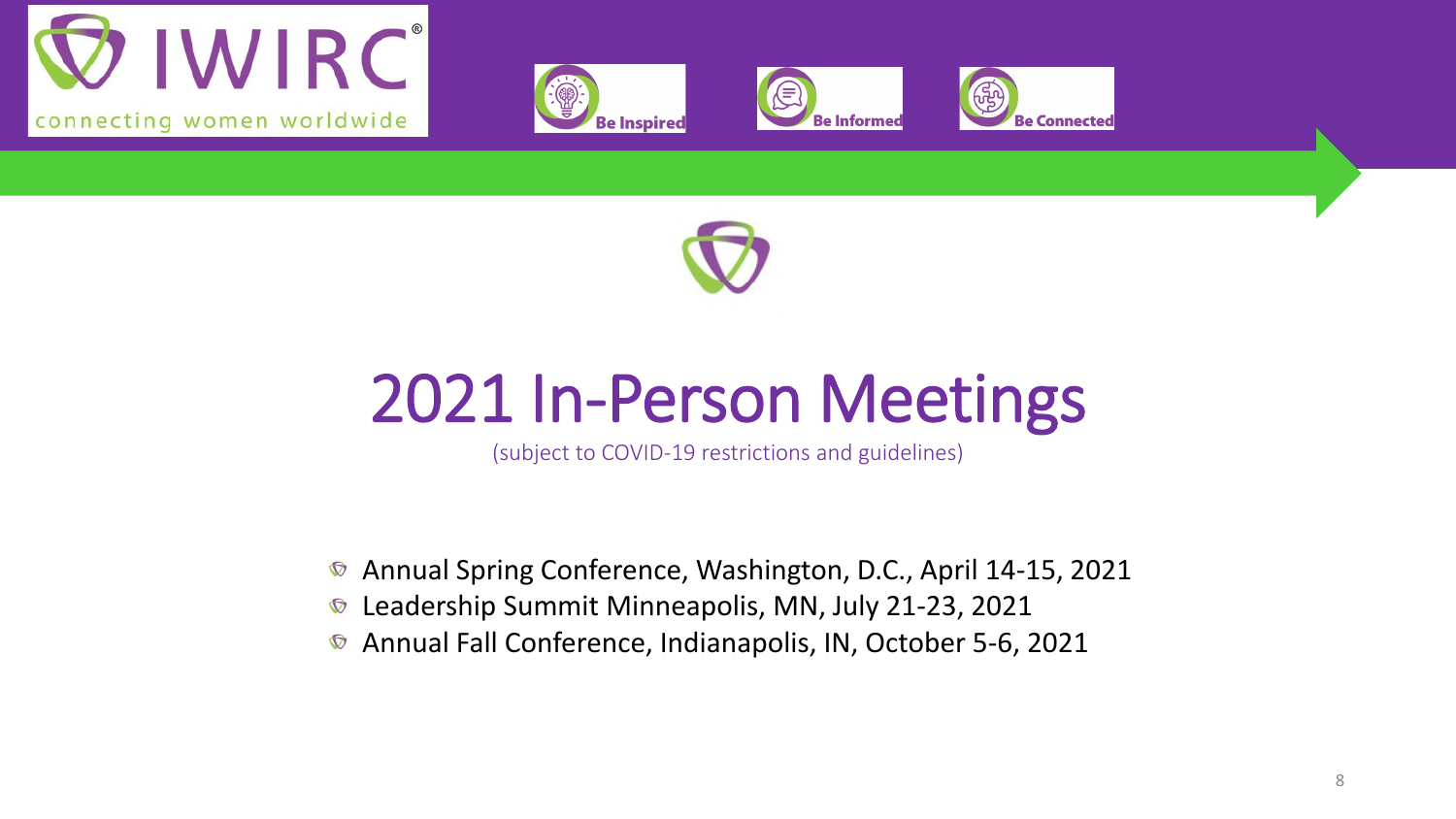









### **Leadership Summit Information**

- Annual Leadership Summit for Board of Directors and Network Chairs held over a 3 day period in July  $\circledcirc$
- April 15-Notice sent out to all Networks that summit proposals are being accepted  $\circledcirc$
- July 15-Deadline for submission of proposals for next year's Leadership Summit
- July 20-Executive Committee reviews proposals and selects host network for next year's Leadership Summit  $\circledcirc$
- July 26-28-Announcement of next year's host Network at current year Leadership Summit  $\circledcirc$
- 10 non-board/network chair slots available to the Summit, by application  $\circledcirc$
- January 15-Notice sent to all members reapplication for 10 non-board/network chair registrations to Leadership Summit
- March 30-Applications due and sent to membership committee for initial review and recommendations to Executive Committee
- April 30-Executive Committee finalizes list of 10 non-board/network chair registrations to Leadership Summit
- May 1-Notification sent to 10 non-board/network chair invitees for the Leadership Summit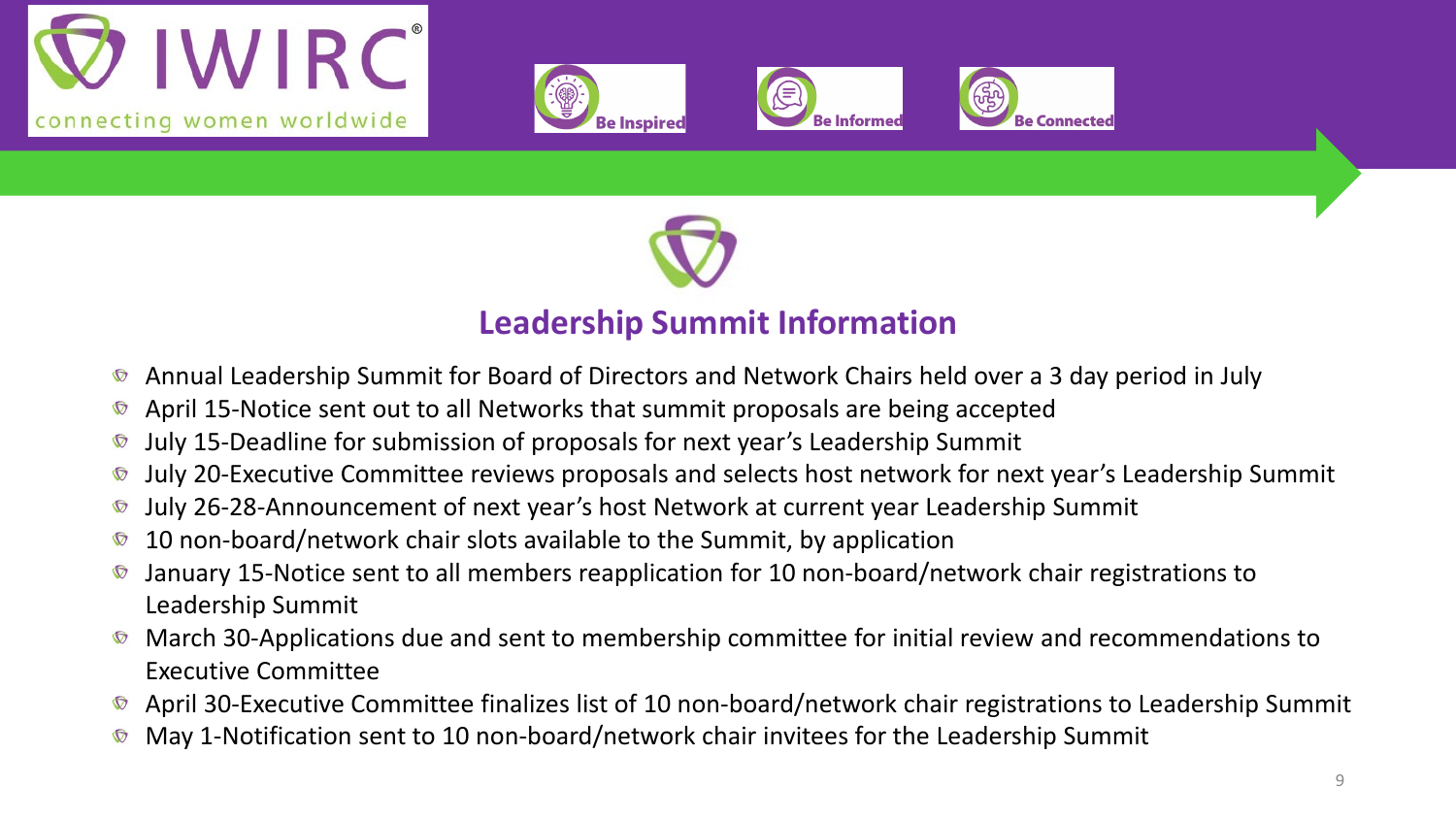









### Governance Structure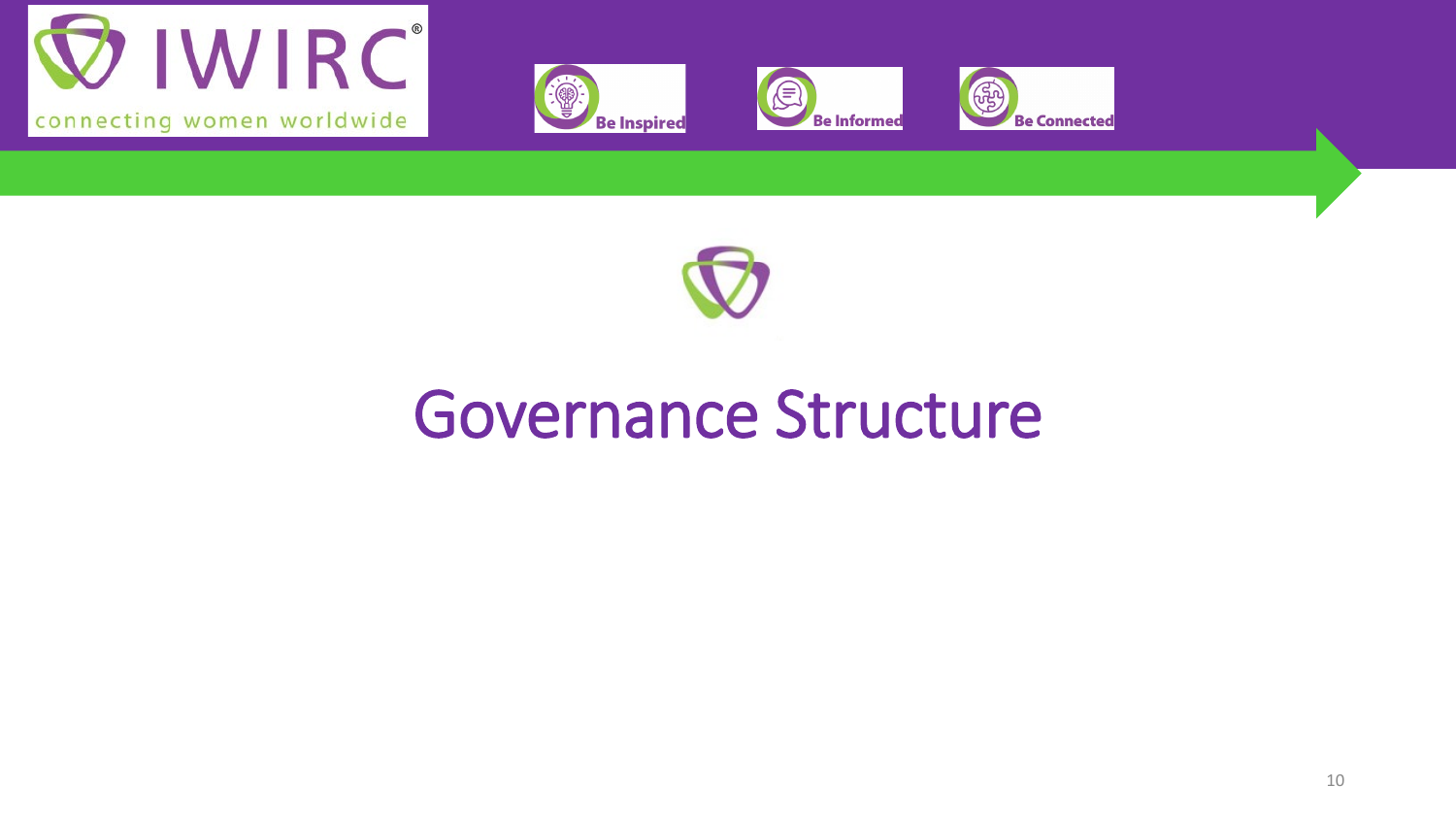#### Executive Committee

|                                                                       | Leyza Blanco<br>Chair |                                                                 | <b>Jennifer Kimble</b><br><b>Vice Chair</b>                          | <b>Marjorie Kaufman</b><br>Secretary                            | <b>Karen Fellowes</b><br><b>Finance Director</b>              |                                                                   |  |
|-----------------------------------------------------------------------|-----------------------|-----------------------------------------------------------------|----------------------------------------------------------------------|-----------------------------------------------------------------|---------------------------------------------------------------|-------------------------------------------------------------------|--|
| <b>Management Committee</b><br>*non-voting                            |                       |                                                                 | <b>Evelyn Meltzer</b><br><b>Vice Finance Director</b>                | <b>Michelle Pickett</b><br><b>Past Chair</b>                    |                                                               |                                                                   |  |
| Pooja Sinha<br><b>Asia Networks Director</b>                          |                       | <b>Aisling Dwyer</b><br><b>Asia Regional</b><br><b>Director</b> | <b>Leanne Williams</b><br>Canada Regional<br><b>Director</b>         | <b>Margot MacInnis</b><br>Caribbean Regional<br><b>Director</b> | <b>Jo Hewitt</b><br><b>Europe Networks</b><br><b>Director</b> | <b>Rita Gismondi</b><br><b>Europe Regional</b><br><b>Director</b> |  |
| <b>Nyana Miller</b><br>Latin America Regional<br><b>Director</b>      |                       | <b>Valerie Bantner-Peo</b><br><b>U.S. Networks Director</b>     | <b>Tara Schellhorn</b><br><b>U.S. Regional Director</b>              | <b>CC Schnapp</b><br><b>Member Services</b><br><b>Director</b>  | <b>Hon. Mary Grace Diehl</b><br><b>Strategic Director</b>     |                                                                   |  |
| <b>Rebecca DeMarb</b><br><b>U.S. Program Committee</b><br>Co-Director |                       | <b>Jodi Dubose</b><br>U.S. Program<br>Committee<br>Co-Director  | <b>Rosa Evergreen</b><br><b>Communications</b><br><b>Co-Director</b> | <b>Amy Vulpio</b><br><b>Communications</b><br>Co-Director       |                                                               | 11                                                                |  |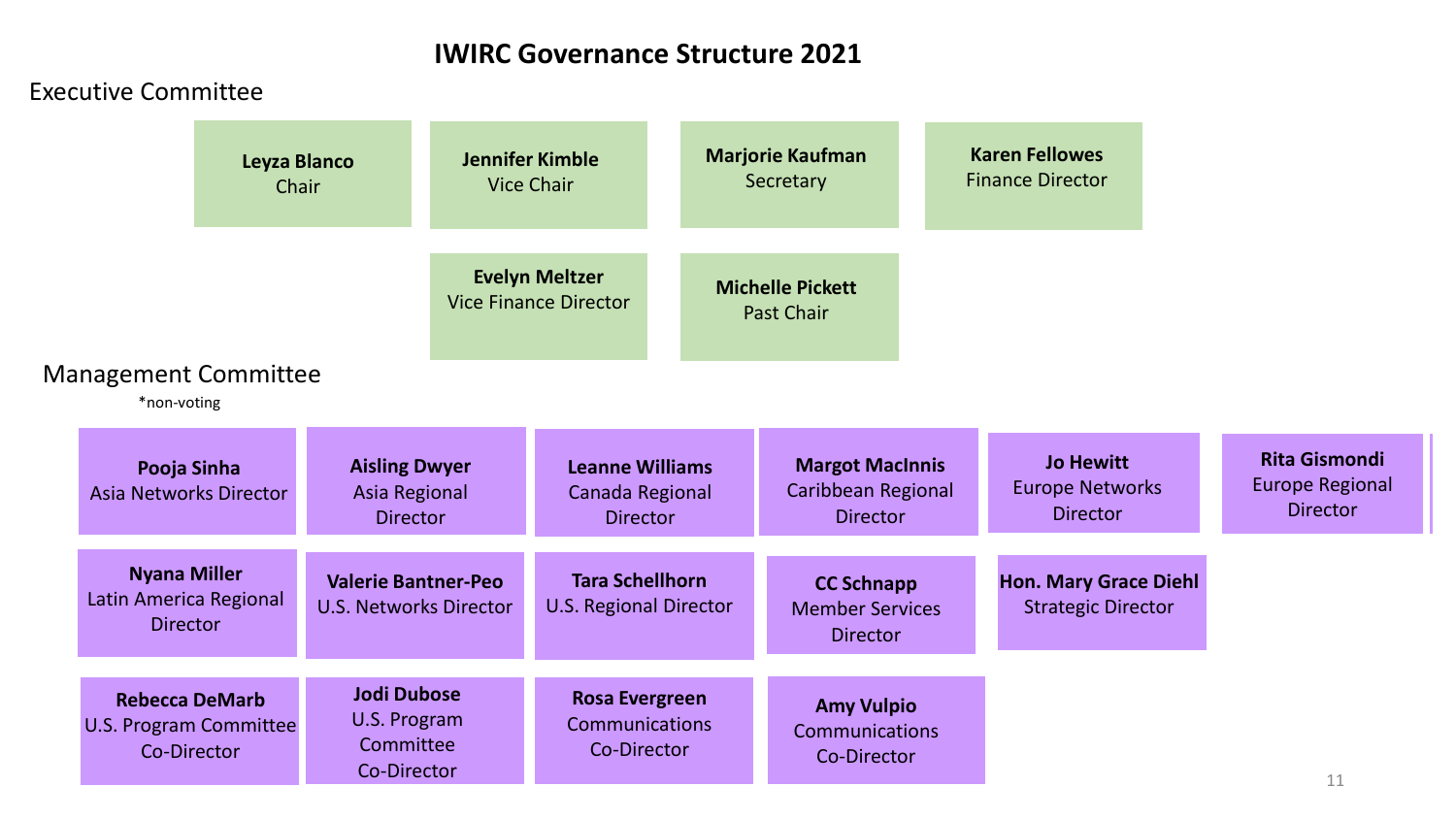#### Management Committee (continued)

\*non-voting

| *Anne Vanderkamp<br>Vice Director of Budget<br>& Analytics                 | *Chrissy Sanfelippo<br><b>Vice Director of Fall</b><br>Programs                       | <i><b>*Rebecca Redwine</b></i><br><b>Vice Director of Spring</b><br>Programs | <i>*Genevieve Weiner</i><br>Vice Director of<br><b>Regional Programming</b> | *Kerri Mumford<br>Vice Director of<br><b>Member Services</b> |
|----------------------------------------------------------------------------|---------------------------------------------------------------------------------------|------------------------------------------------------------------------------|-----------------------------------------------------------------------------|--------------------------------------------------------------|
| *Lauren McKelvey<br>New Network and<br>Regional Development<br>Co-Director | *Blanche Zelmanovich<br>New Network and<br><b>Regional Development</b><br>Co-Director | *Mei Yen Tan<br><b>Asia Regional Vice</b><br><b>Director</b><br>Programming  | *Stuti Jain<br><b>Asia Regional Vice</b><br><b>Director</b><br>Membership   | *Bodie Colwell<br>Vice Director of<br><b>Social Media</b>    |
| *Sara Van Allen<br><b>Vice Director of News</b>                            | <b>*Carren Shulman</b><br><b>UNCITRAL Committee</b><br><b>Director</b>                | <i>*Tinamarie Feil</i><br><b>UNCITRAL Committee</b><br><b>Director</b>       | *Stephanie Bramer<br>Vice Director of<br>Leadership<br>Programming          | *TBD<br>2020 Rising Star                                     |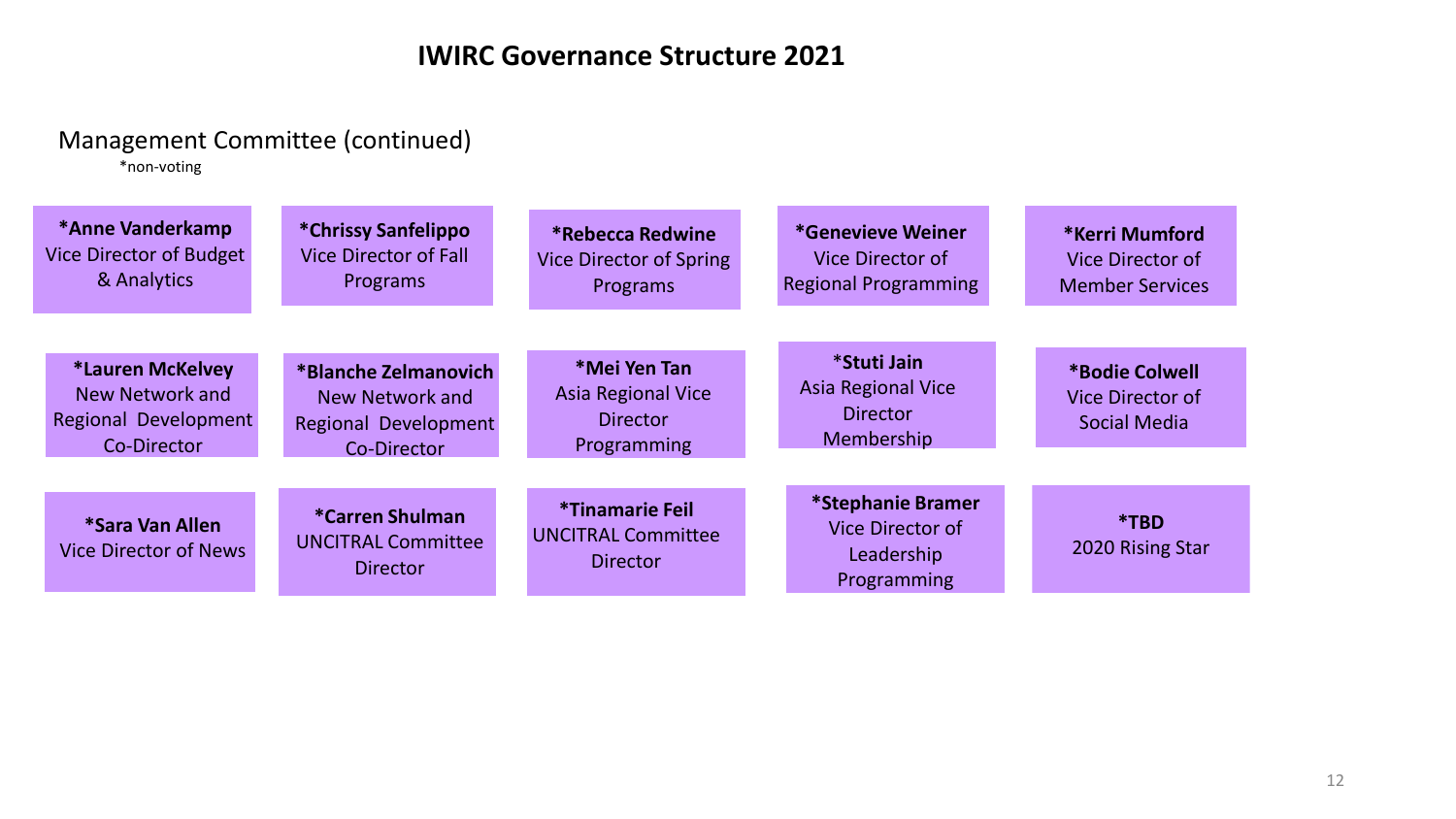At Large Directors

| <b>Monica Blacker</b>            | <b>Kim Brown</b>                                             | <b>Jane Downey</b>                             |                                         |
|----------------------------------|--------------------------------------------------------------|------------------------------------------------|-----------------------------------------|
| At Large, 2022                   | At Large, 2022                                               | At Large, 2022                                 |                                         |
| <b>Katie Harrison</b>            | Pooja Mahajan                                                | <b>Kyla Mahar</b>                              |                                         |
| <b>At Large, 2022</b>            | At Large, 2022                                               | At Large, 2022                                 |                                         |
| Alicia Bendana<br>At Large, 2021 | <b>Solymar Castillo-</b><br><b>Morales</b><br>At Large, 2021 | <b>Beatriz Faneca</b><br><b>At Large, 2021</b> | <b>Terri Freedman</b><br>At Large, 2021 |
| <b>Melissa Hager</b>             | <b>Demetra Liggins</b>                                       | <b>Aimee Rice</b>                              | <b>Upasana Rao</b>                      |
| At Large, 2021                   | At Large, 2021                                               | At Large, 2021                                 | At Large, 2021                          |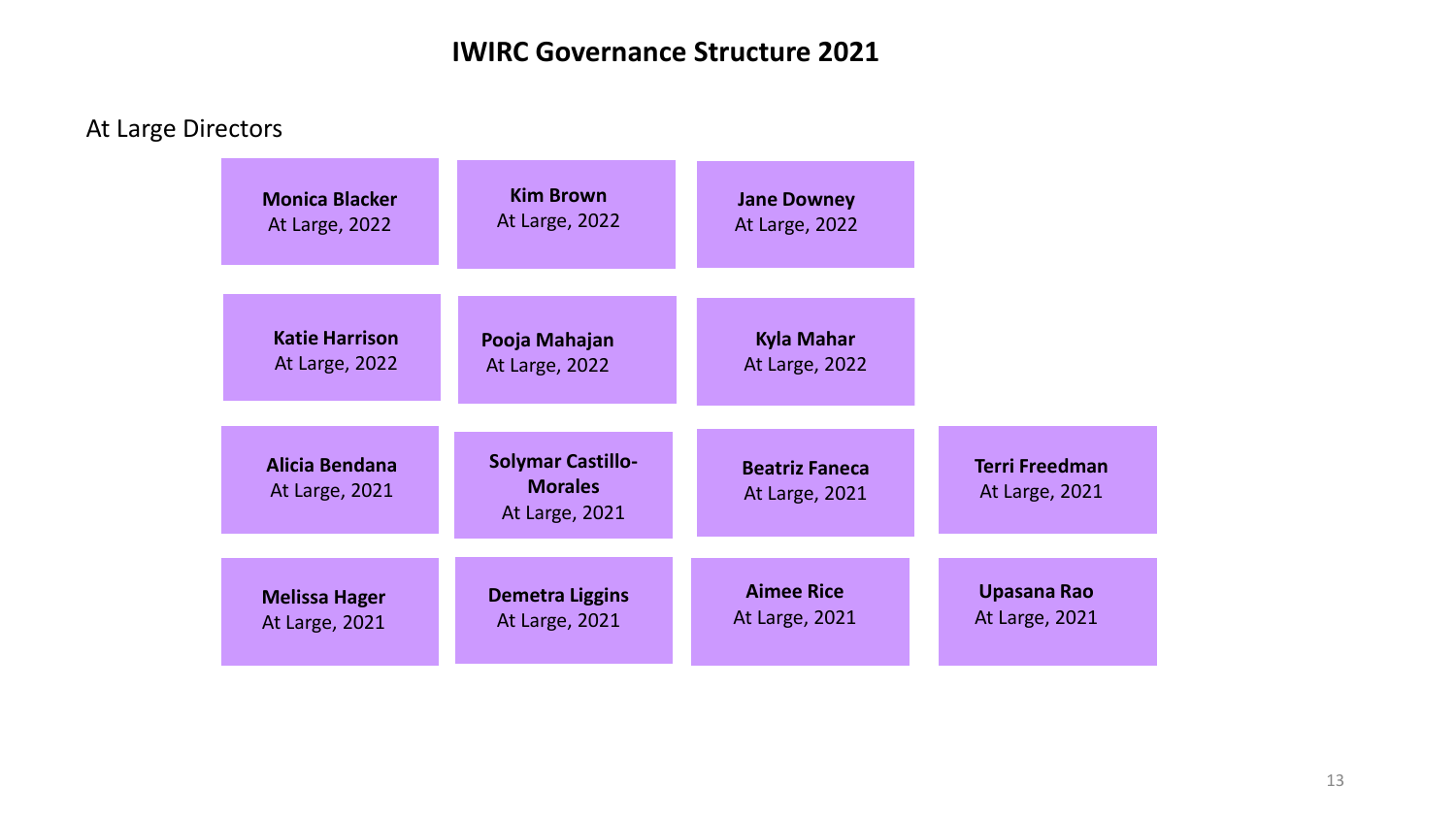#### Advisory Council (\*non-voting)

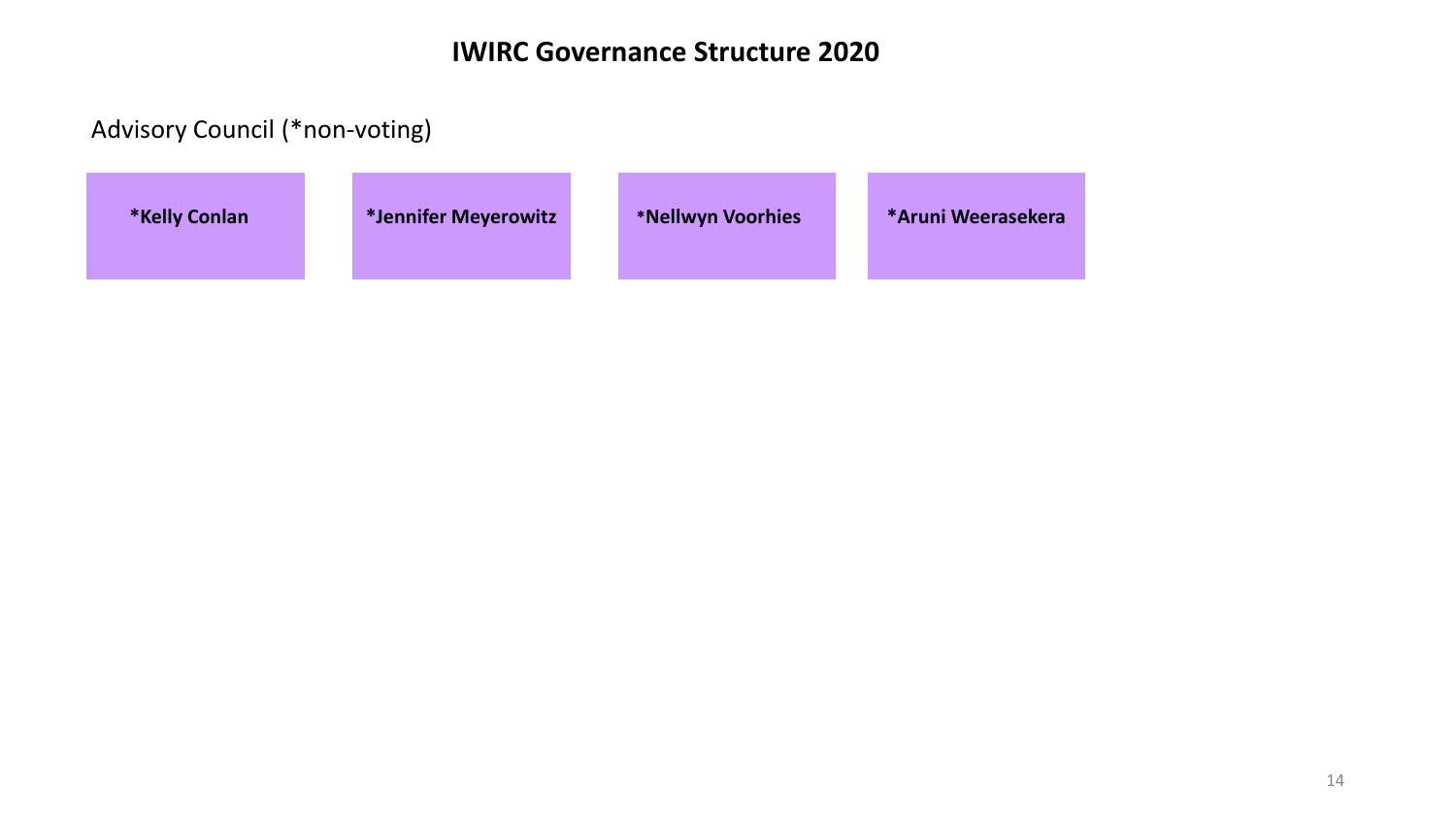









## Board of Directors Terms

- **Executive Committee-1 year term**
- Management Committee (voting)-1 year term
- **Management Committee (non-voting)-1 year term**
- **At Large Directors:**

-Six elected by members for two year terms on a rotating basis

-Two appointed by Executive Committee for one year term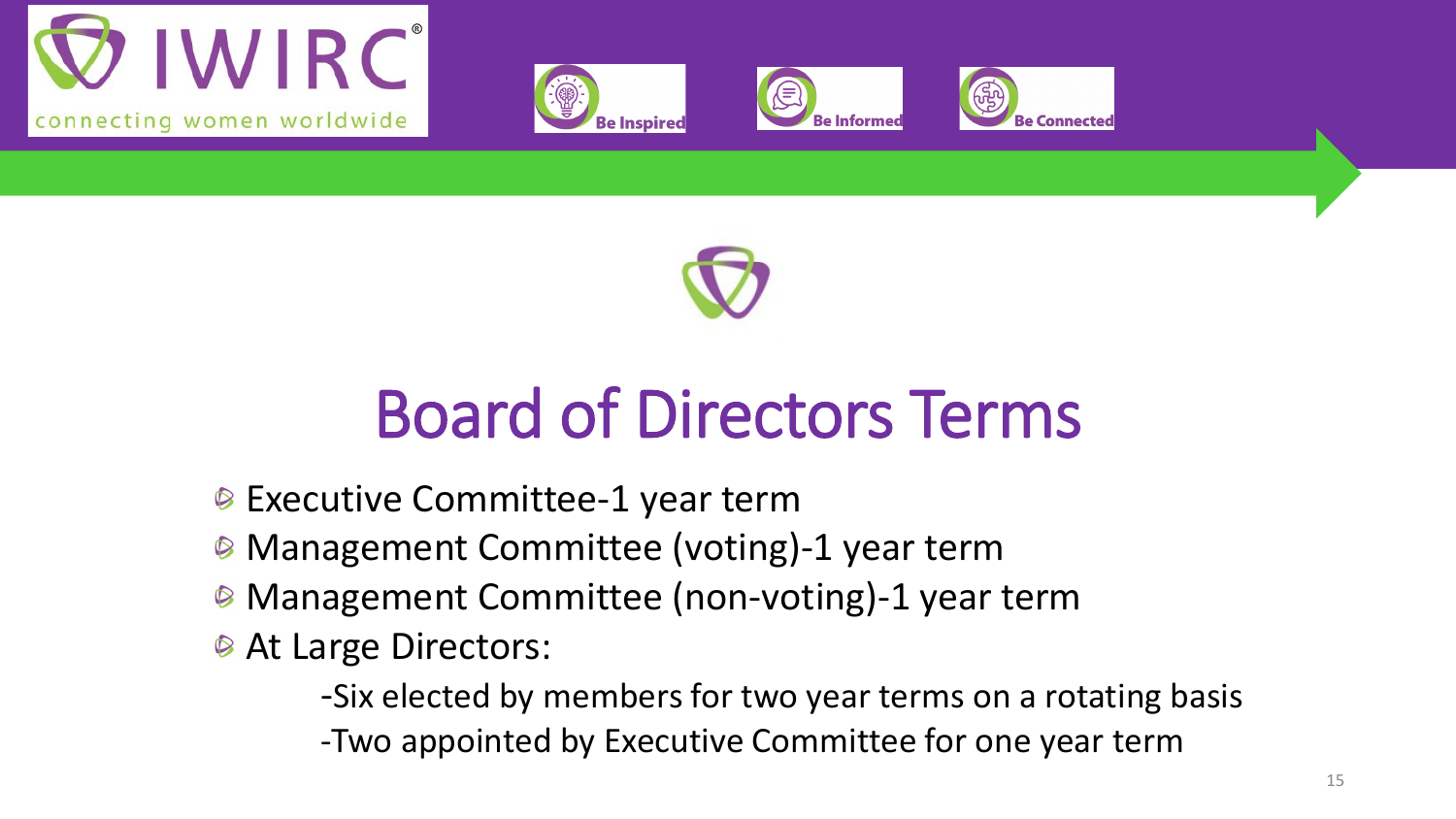









## Board of Directors Elections

- Immediate Past Chair forms Nominating Committee comprised of Chair, Vice-Chair, Secretary and three IWIRC Members chosen by Immediate Past Chair to propose a slate of Board Members to the Executive Committee for approval (non-elected)
- August 1-September-Nomination and notice of interest period for ALL Board positions
- September 15-Deadline for all Nominations and Declaration of Interest
- September 16-October 31-Slating Committee develops proposed slate
- After Fall Conference-Proposed Slate Circulated to IWIRC Board for approval
- 2 weeks after Fall Conference-Final Board Announced to Members and Election of At-Large Directors (if needed with 14 day voting window)
- No Later than December 1-At-Large Directors Announced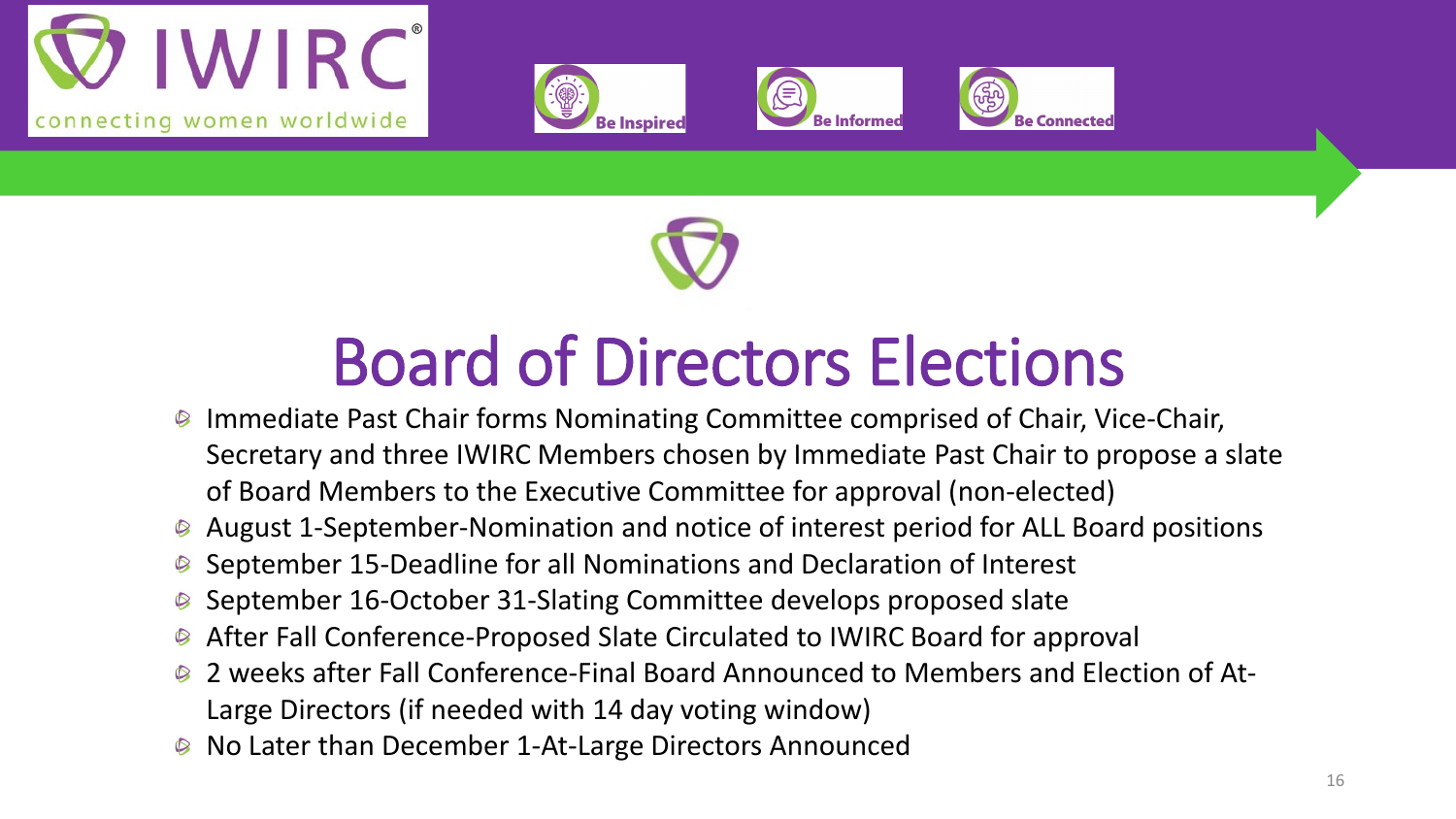









## Sponsorship

- IWIRC relies on sponsors for approximately 25% of its annual funding  $\circledcirc$
- June-Executive Committee confirms sponsorship levels and benefits for the following year  $\circledcirc$
- July-Kickoff Sponsorship drive at Leadership Summit  $\circledcirc$
- September 15-Commence sponsorship drive to all former sponsors and current members
- October to December-Finance committee reaches out individually to all prior and new potential sponsors
- **■** February 15-Deadline for all sponsorship payments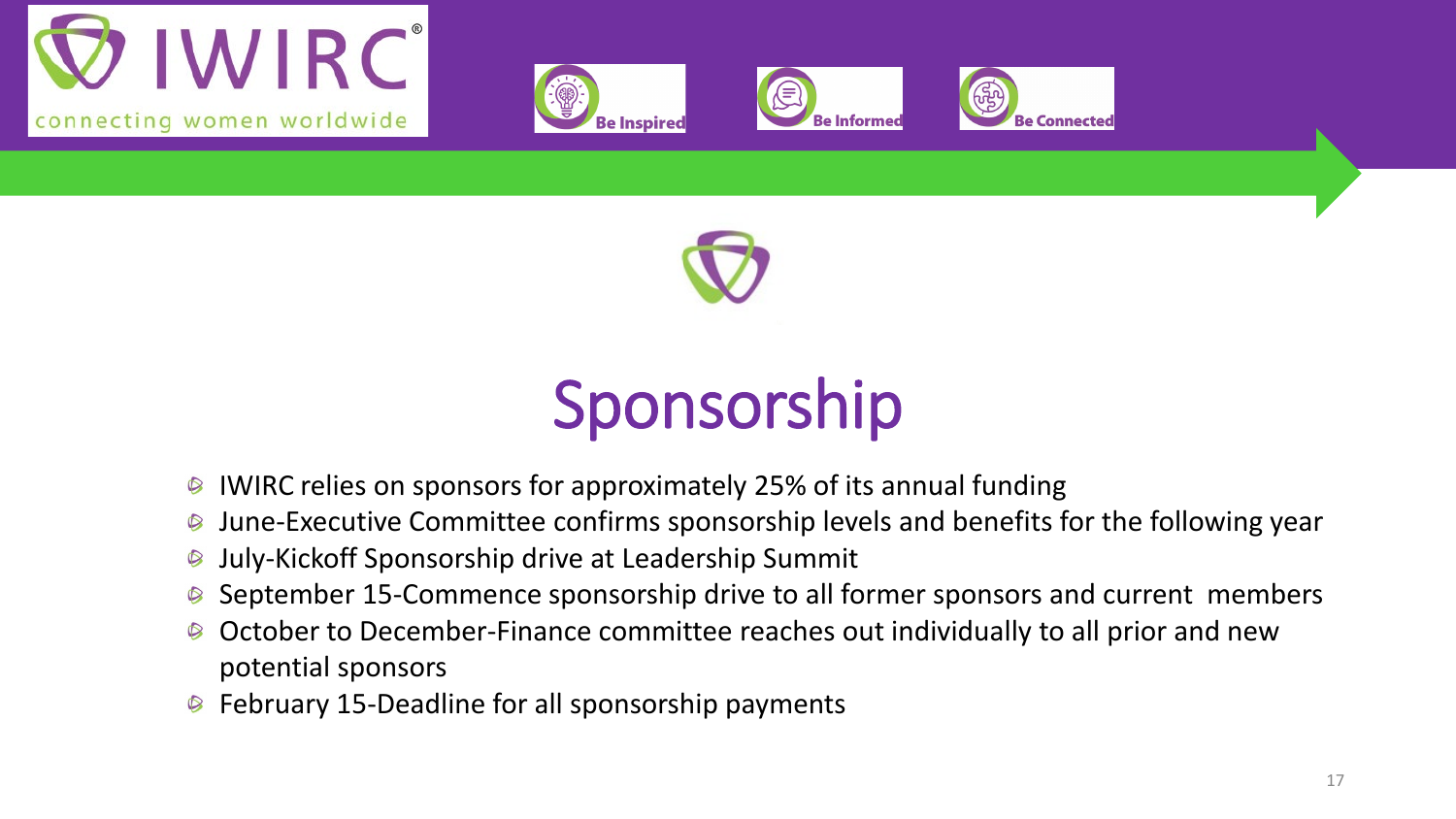









# Budget and Financial Reporting

- July-Committee Budgets are requested  $\circledcirc$
- August-Administrative Director works with Finance Director and Vice-Finance Director to develop draft budget
- September-Executive Committee Reviews draft budget
- October-draft budget included in Fall Board of Directors materials for final approval
- May of following year-Annual audit of financial statements and preparation of the  $\circledcirc$ tax return is completed by the accounting firm of Jones, Maresca & McQuade, P.A. in Washington, D.C.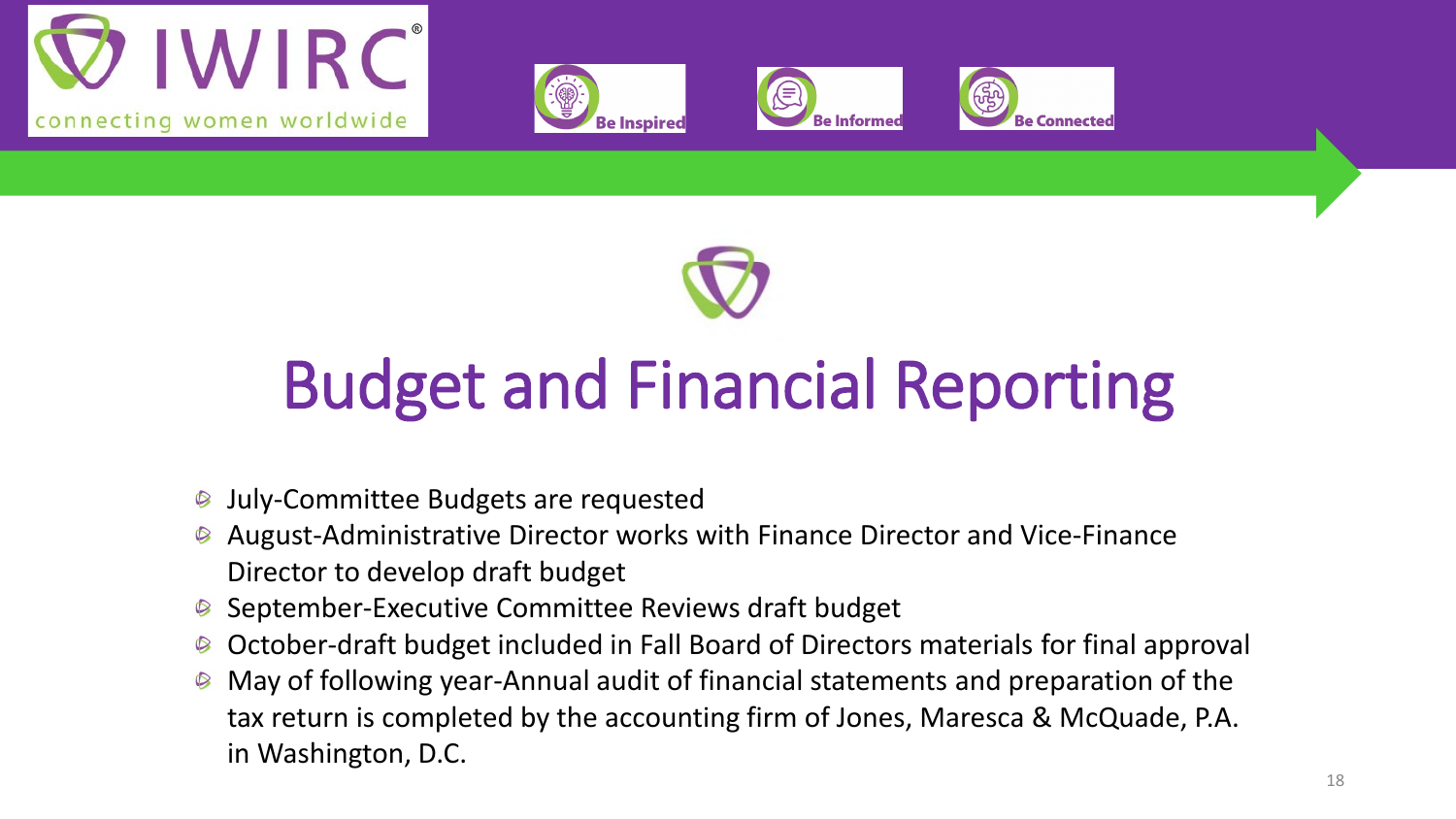









| IWIRC International Budget Overview for 2021 <sup>1</sup> |         |         |  |
|-----------------------------------------------------------|---------|---------|--|
| Revenue                                                   |         |         |  |
| <b>Membership Dues</b>                                    | \$      | 246,728 |  |
| Sponsorships                                              |         | 64,000  |  |
| <b>Conference Receipts</b>                                |         | 108,500 |  |
| Investment Income                                         |         | 9,000   |  |
| <b>Total Revenue</b>                                      | $\zeta$ | 428,228 |  |
|                                                           |         |         |  |
| <b>Expenses</b>                                           |         |         |  |
| Administrative                                            | $\zeta$ | 162,500 |  |
| Member Services (network rebates, grants, etc.)           |         | 87,300  |  |
| Committees, Projects, etc.                                |         | 11,000  |  |
| <b>Meeting Expenses</b>                                   |         | 165,750 |  |
| <b>Total Expenses</b>                                     | $\zeta$ | 426,550 |  |
|                                                           |         |         |  |
| Net Income                                                | Ś       | 1,678   |  |

1. The 2021 budget assumes that the spring and fall conferences will be in person, however this appears unlikely.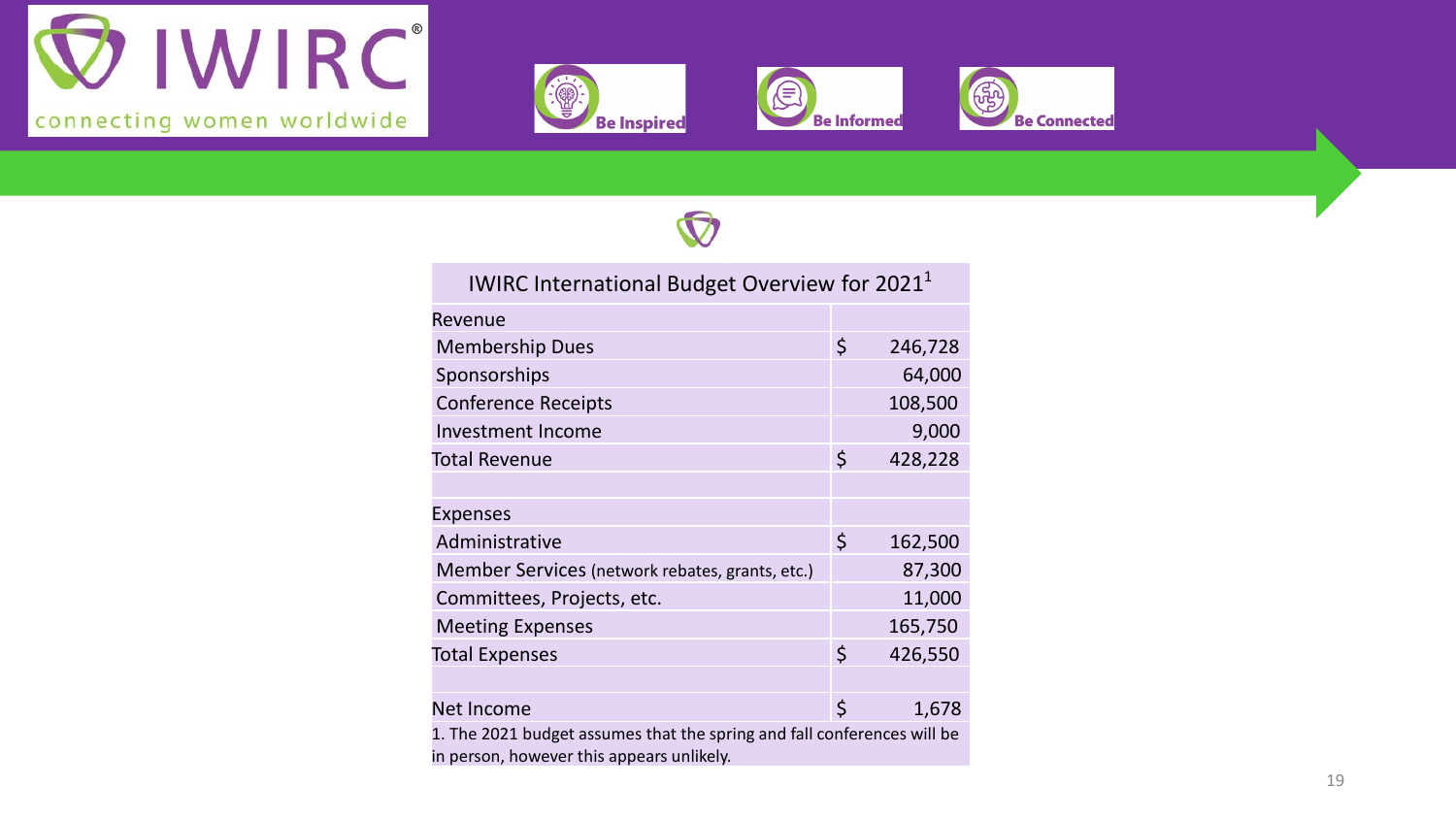









| <b>IWIRC International</b>                                              |                    |           |
|-------------------------------------------------------------------------|--------------------|-----------|
| Balance Sheet Overview as at October 31, 2020                           |                    |           |
| <b>Assets</b>                                                           |                    |           |
| Cash                                                                    | \$                 | 184,388   |
| <b>Accounts Receivable</b>                                              | \$                 | 26,225    |
| <b>Other Current Assets</b>                                             |                    | 12,806    |
| Investments <sup>1</sup>                                                |                    | 858,966   |
| <b>Total Assets</b>                                                     | \$                 | 1,082,386 |
|                                                                         |                    |           |
| Liabilities & Equity                                                    |                    |           |
| Retained Earnings <sup>2</sup>                                          | \$                 | 702,918   |
| Deferred Revenue                                                        | $\mathsf{\dot{S}}$ | 88,101    |
| Net Income (year to date October 31, 2020)                              |                    | 291,367   |
| Total Liabilities & Equity                                              | \$                 | 1,082,386 |
| 1. Certificates of deposit with maturities ranging from 6-24 months are |                    |           |

managed by Morgan Stanley.

2. Retained earnings represent just over one year's expenses, which is customary for associations such as IWIRC.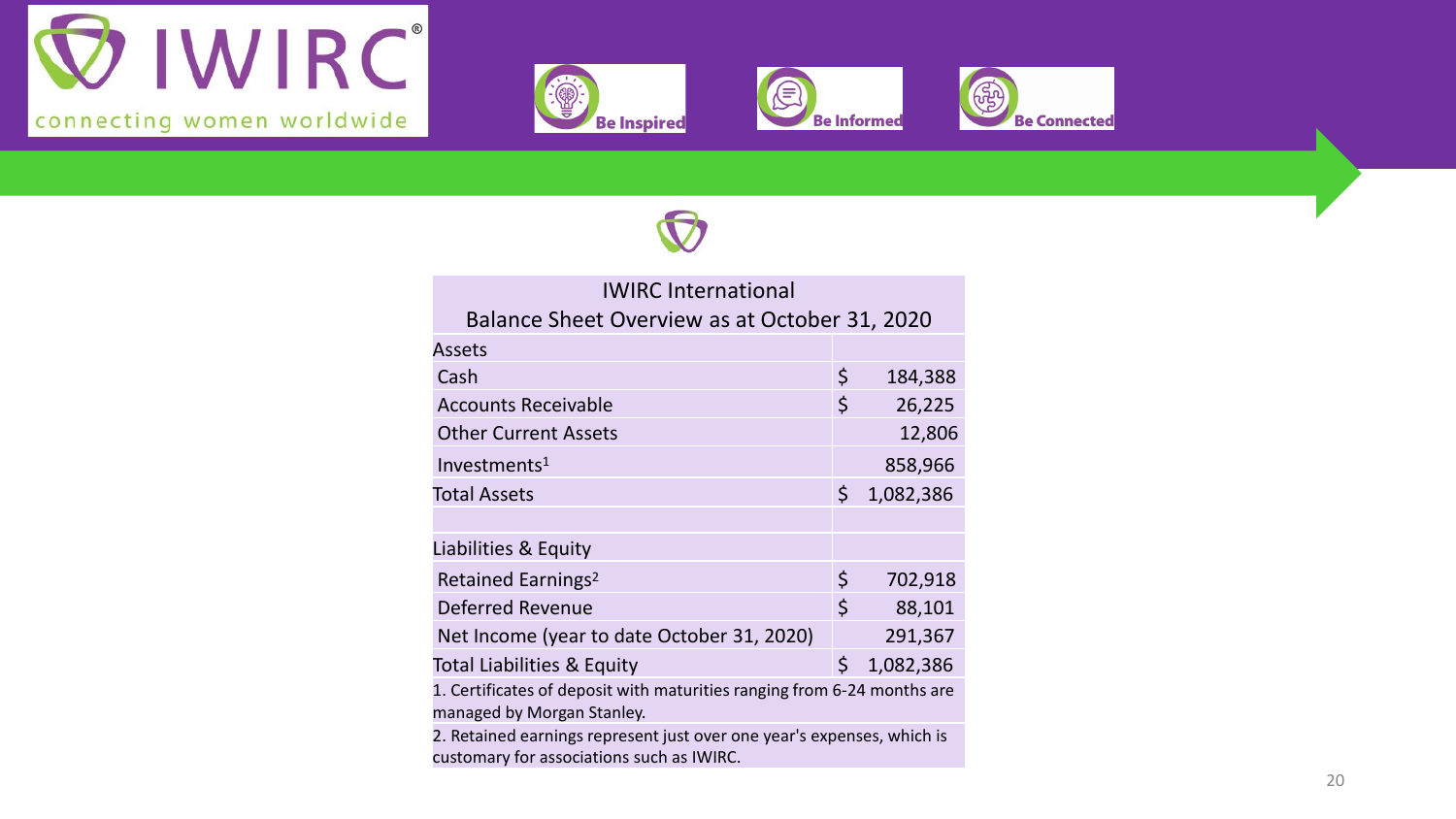









- Travel stipends are available (by application) to IWIRC board of directors, network chairs and other IWIRC members  $\circledcirc$ who are materially participating in a conference participation in their capacity as an IWIRC leader, including, but not limited to Spring Conference, Fall Conference, Leadership Summit and whose travel expenses are not being reimbursed by their employer.
- Travel stipends are limited to one per person per year and subject to a budget that is set annually.
- Applications for Travel Stipends shall be submitted BEFORE the event. If approved, Travel Stipend will be paid AFTER  $\circledcirc$ the event upon receipt of copies of expenses incurred and confirmation of attendance at the IWIRC event. Travel Stipends are available to cover travel only. They are not available to cover hotel or sundry expenses.
- The Travel stipends are available as follows:

Less than 5 hour flight - \$250 More than 5 hours, less than 10 hour flight- \$750 More than 10 hour flight- $$1,250$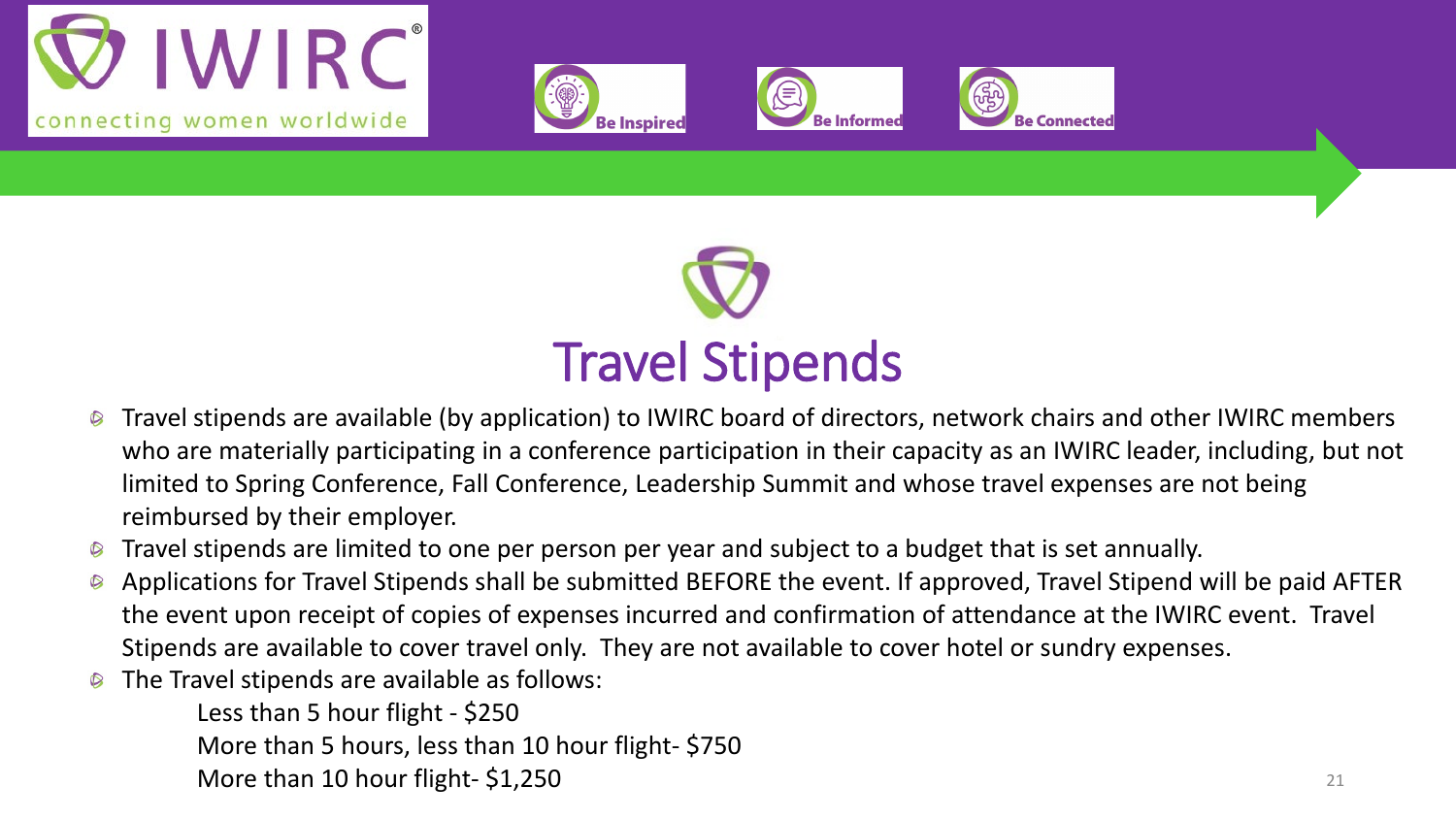









### Grants

Networks are encouraged to hold or sponsor events consistent with the goals of IWIRC. While it is  $\circledcirc$ expected that such events will be funded by the Networks (through local sponsorship or admission fees), IWIRC International sets aside certain funds in its budget to be distributed as grants to support the growth and development of the networks.

- Available grants include:  $\circledcirc$ 
	- Network Signing Bonus  $\circledcirc$
	- Regional & Multiple Network Events
	- Recruiting Events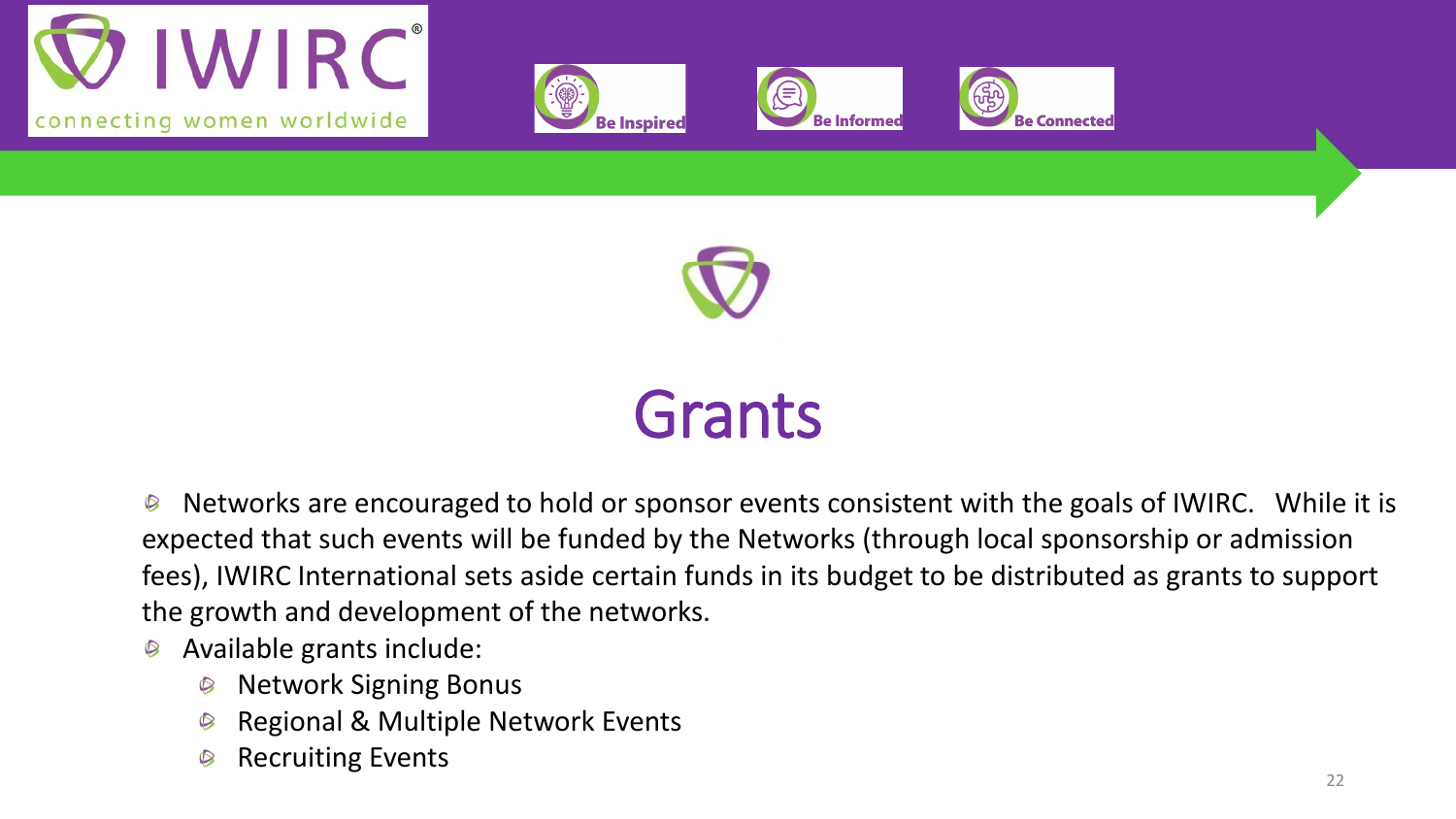









#### **WOYR Award**

- Initial call for nominations December 15th  $\circledcirc$
- Deadline February 15  $\circledcirc$
- Winner announced through press release March 1st  $\circledcirc$
- Award presented at Spring Conference  $\circledcirc$

#### **Founders Awards**

- Initial call for nominations March 15th  $\circledcirc$
- Deadline May 15th  $\circledcirc$
- Winners announced through press release June 1st
- **Awards presented at Leadership Summit**

#### **Rising Star Award**

- Initial call for nominations June 15th  $\circledcirc$
- Deadline August 15th
- Winner announced through press release September 1st  $\circledcirc$
- Award presented at Fall Conference 23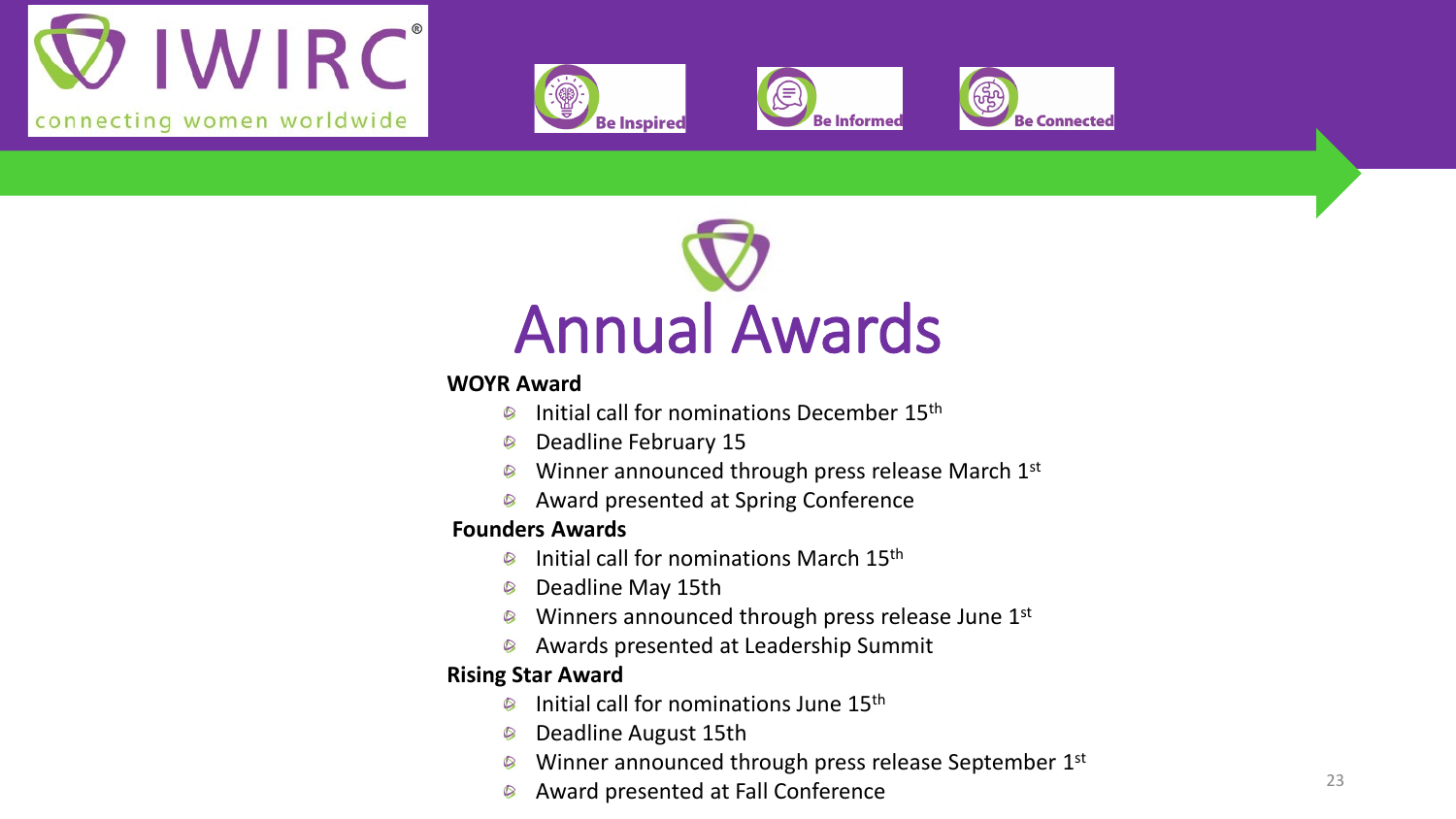









## Communications

### **<sup>●</sup> Social Media**

Facebook: https://www.facebook.com/IWIRCIntl/

Instagram: https://www.instagram.com/iwirc\_international/

Linkedin: https://www.linkedin.com/company/iwirc

Twitter: https://twitter.com/iwirc

Youtube: https://www.youtube.com/user/IWIRC

### **■ E-newsletters**

Website updated October 2020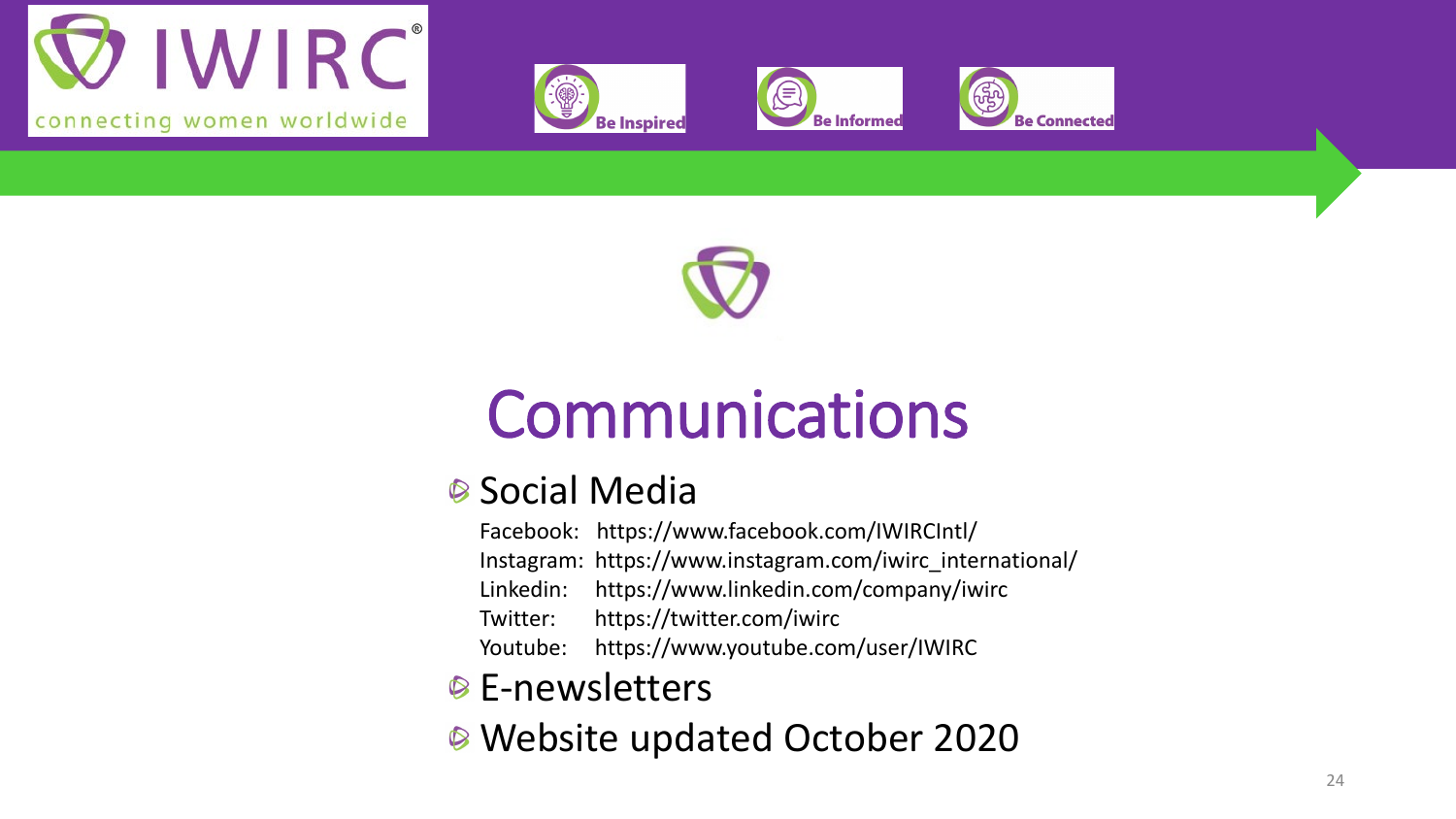









# Membership

- *<sup>®</sup>New Networks*
- **Surveys**
- **Statistics**
- **Review on website**
- *●* **Resources>Network Tools**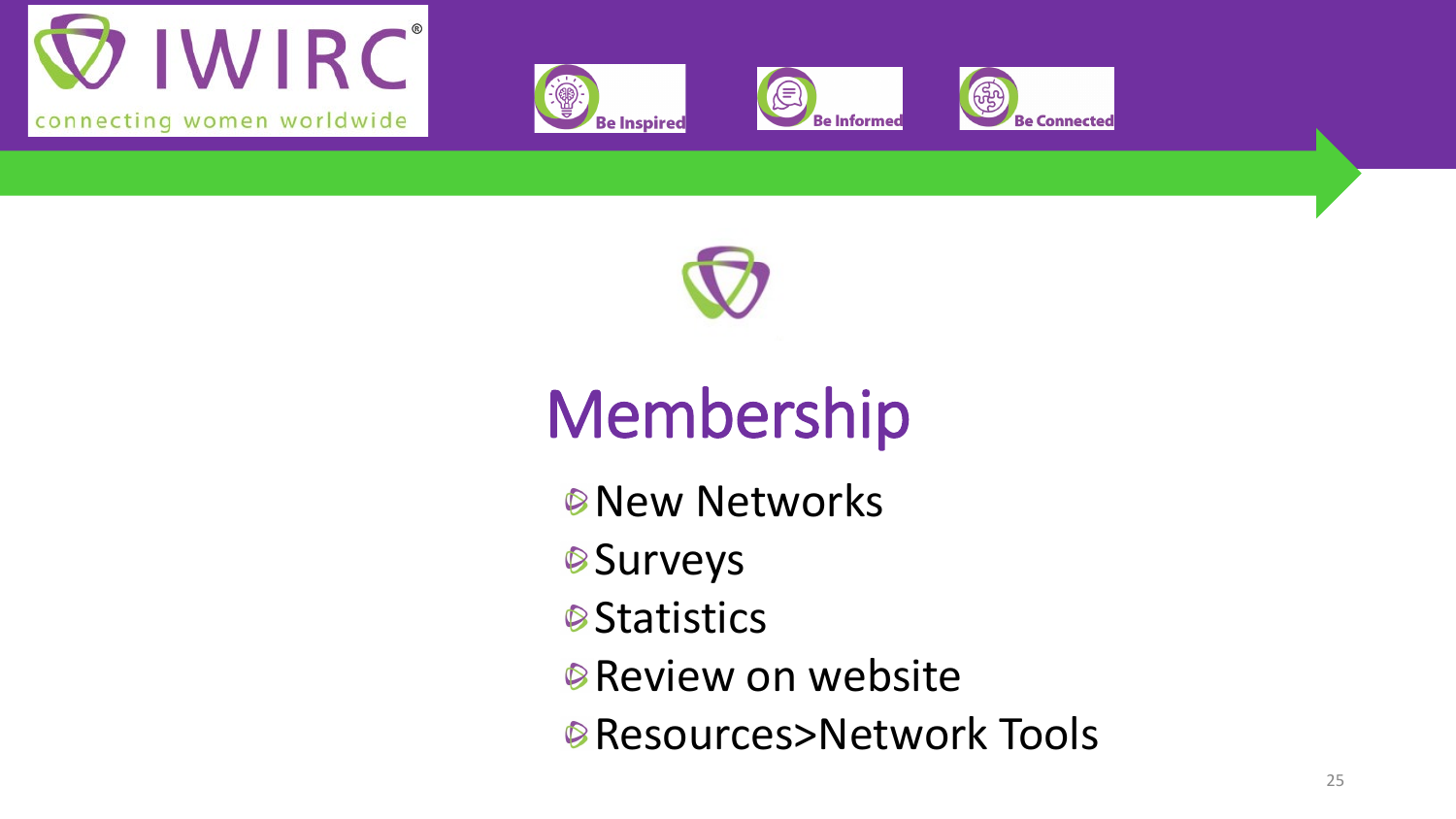









## Worldwide Reach

- Current membership 1,531!
- **<sup>●5</sup> continents**
- **<sup>●</sup>37** countries
- **847 Networks**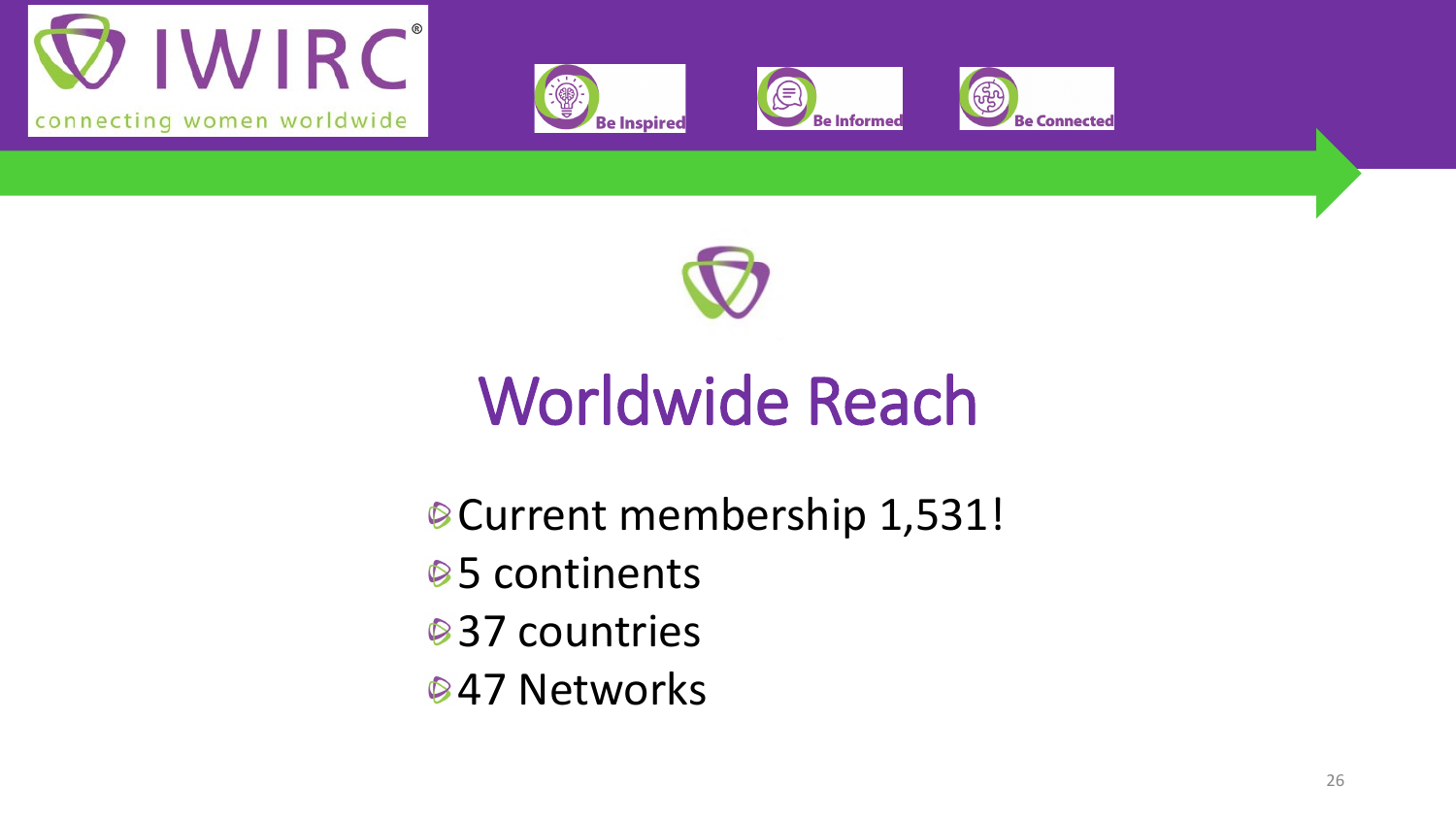







#### Introduction to Robert's Rules of Order (Parliamentary Procedure)1

The motions listed below are in order of precedence. Any motion can be introduced if it is higher on the chart than the pending motion.

| <b>YOU WANT TO:</b>                                                   | <b>YOU SAY:</b>                                                                        | 2 <sup>ND</sup> REQUIRED? | <b>DEBATE?</b> | <b>VOTE?</b> |
|-----------------------------------------------------------------------|----------------------------------------------------------------------------------------|---------------------------|----------------|--------------|
| Close meeting                                                         | I move to adjourn                                                                      | Yes                       | <b>No</b>      | Majority     |
| Take break                                                            | I move to recess for                                                                   | Yes                       | <b>No</b>      | Majority     |
| Lay aside temporarily<br>(or until a future<br>meeting)               | I move to table the<br>matter/ motion OR I move<br>to lay the question on the<br>table | Yes                       | <b>No</b>      | Majority     |
| <b>Close debate</b>                                                   | I move the previous<br>question                                                        | Yes                       | <b>No</b>      | 2/3          |
| <b>Limit or extend</b><br>debate on a matter/<br>motion               | I move that the debate be<br>limited to                                                | Yes                       | <b>No</b>      | 2/3          |
| Refer to committee                                                    | I move to refer the motion<br>to                                                       | Yes                       | Yes            | Majority     |
| <b>Modify the wording</b><br>of a motion                              | I move to amend the<br>motion by                                                       | Yes                       | Yes            | Majority     |
| <b>Bring business</b><br>before the <b>Board for</b><br>consideration | I move that [or "to"]                                                                  | Yes                       | Yes            | Majority     |

<sup>1</sup> Robert's Rules of Order Newly Revised (10<sup>th</sup> Edition)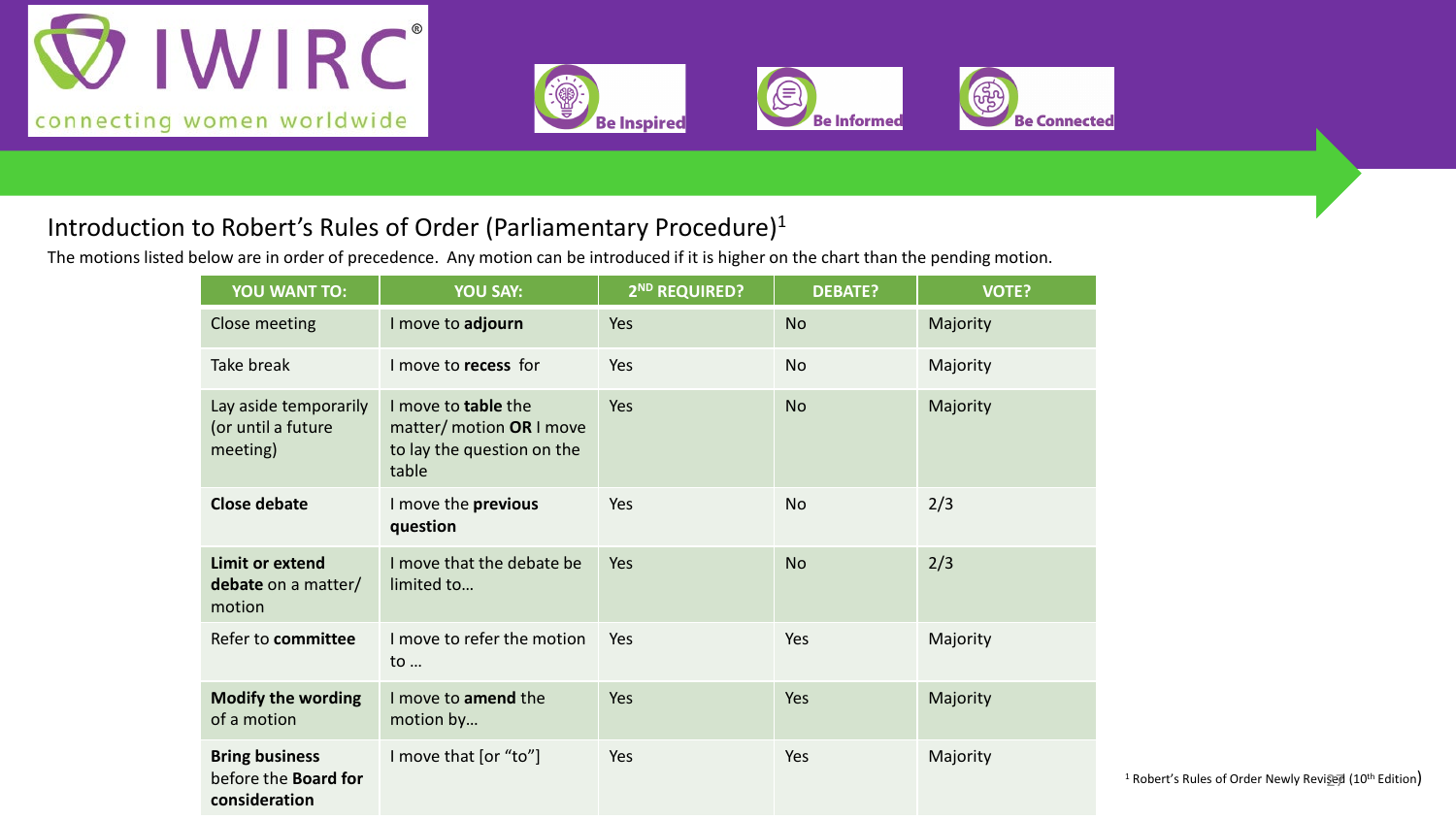







#### Robert's Rules of Order, Cont'd

Incidental Motions – no order of precedence.

| <b>YOU WANT TO:</b>                                                      | <b>YOU SAY:</b>                              | 2 <sup>ND</sup> REQUIRED? | <b>DEBATE?</b> | <b>VOTE?</b> |
|--------------------------------------------------------------------------|----------------------------------------------|---------------------------|----------------|--------------|
| Enforce rules                                                            | <b>Point of order</b>                        | <b>No</b>                 | <b>No</b>      | None         |
| Suspend rules                                                            | I move to suspend the<br>rules which         | Yes                       | <b>No</b>      | 2/3          |
| <b>Avoid consideration</b><br>of the motion<br>altogether                | I object to consideration<br>of the question | <b>No</b>                 | <b>No</b>      | 2/3          |
| Parliamentary law<br>question                                            | <b>Parliamentary inquiry</b>                 | No.                       | <b>No</b>      | None         |
| <b>Request information</b><br>about the motion or<br>matter on the table | <b>Point of information</b>                  | <b>No</b>                 | <b>No</b>      | <b>None</b>  |

#### Motions that Bring a Question/ Matter Before the Board (introduce only when nothing else is pending.)

| <b>YOU WANT TO:</b>                 | <b>YOU SAY:</b>                                       | 2 <sup>ND</sup> REQUIRED? | <b>DEBATE?</b> | <b>VOTE?</b> |
|-------------------------------------|-------------------------------------------------------|---------------------------|----------------|--------------|
| Take motion or<br>matter from table | I move to take from the<br>table OR I move to untable | Yes                       | <sub>NO</sub>  | Majority     |
| Reconsider motion                   | move to <b>reconsider</b> the<br>vote                 | Yes                       | Depends        | Majority     |